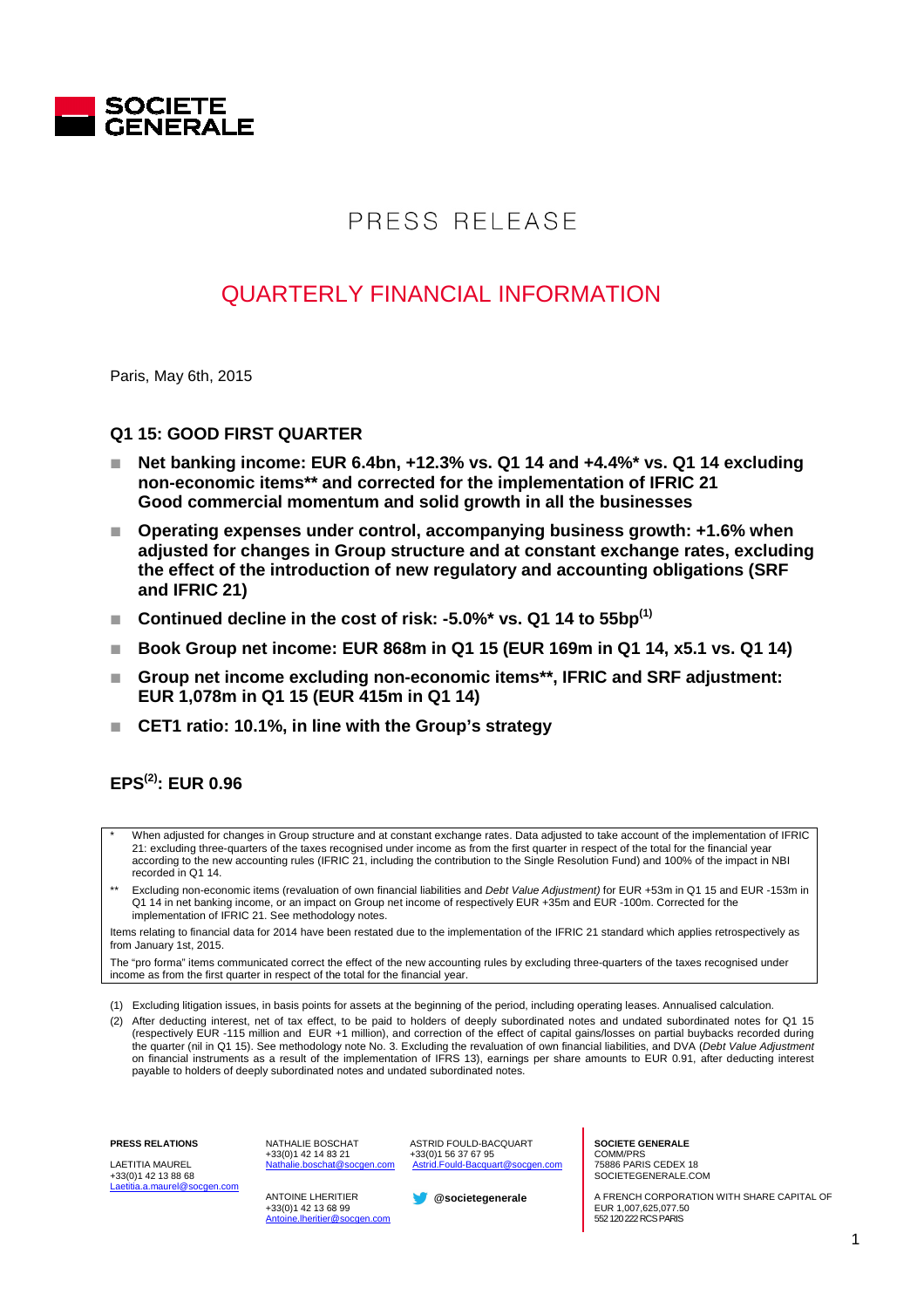

 $\overline{a}$ 

l

Societe Generale's Board of Directors examined the results for Q1 2015 on May 5th, 2015.

The Group's net banking income totalled EUR 6,353 million in Q1 2015 (vs. EUR 5,656 million in Q1 14) and Group net income amounted to EUR 868 million (vs. EUR 169 million in Q1 14). When restated for non-economic items (revaluation of own financial liabilities and debt value adjustment) first quarter net banking income was EUR 6,300 million (and EUR 5,809 million for Q1 Q1 2014, +4.4%\*), and Group net income pro forma for the effect of the new accounting and regulatory rules EUR EUR 1,078 million (and EUR 415 million in Q1 2014, which included a goodwill write-down amounting to EUR -525 million).

**The first quarter was marked by strong activity in all the businesses.** French Retail Banking continued to enjoy dynamic commercial activity despite an environment of historically low interest rates. In International Retail Banking & Financial Services, net banking income was generally higher (+2.5%) than in Q1 2014; although revenues were affected by the crisis in Russi Russia, there was further confirmation of the growth in Africa and Eastern Europe, as well as in Financial Services to Corporates and Insurance. Finally, there was an increase in Global Banking & Investor Solutions' revenues in a more favourable environment (+7.9%\* vs. Q1 2014). These results provide further evidence of the Group's growth capacity with the strengthening of synergies between businesses, which represented 28% of the Group's revenues in 2014.

The introduction of new regulatory obligations (contribution to the European Single Resolution Fund) and accounting obligations (implementation of the IFRIC 21 standard) resulted in a normative increase in Q1 operating expenses which was not material economically. The increase would have been in Q1 operating expenses which was not material economically. The increase would have been<br>smoothed over the year according to previous rules. When restated for these items and exchange rate and structure effects, the increase in operating expenses was limited at +1.6% vs. Q1 Q1 2014, reflecting good cost control and support for business growth.

The net cost of risk continued on its downtrend, at -5.0%\* between Q1 2014 and Q1 2015 while the The **net cost of risk** continued on its downtrend, at -5.0%\* between Q1 2014 and Q1 2015 whi<br>cost of risk stood at 55 basis points at end-March 2015 vs. 65 basis points at end-March 2014<sup>(1)</sup>.

**Finally, the Group provided further evidence of the robustness of its balance sheet sheet, with a "Basel 3" Common Equity Tier 1 (CET1) ratio of 10.1%<sup>(2)</sup> – in line with the Group's targets.** Strong capital generation during the quarter helped finance the growth in the businesses and the dividend.

Commenting on the Group's results for Q1 2015, Frédéric Oudéa – Chairman and CEO – stated:

**"Societe Generale enjoyed a good first quarter, marked by strong growth in commercial revenues and Group net income, testifying to our business model's potential for profitable growth, in line with our strategic objectives.**  Societe Generale enjoyed a good first quarter, marked by strong growth in commercial<br>evenues and Group net income, testifying to our business model's potential for profitable<br>rowth, in line with our strategic objectives.<br>i

Supported by the good commercial momentum observed in all the businesses and the development of synergies within the Group, Societe Generale was able to capitalise on the **initial signs of recovery in Europe. Europe.** 

**Revenues were higher in all the businesses, both in French Retail Banking Banking in a mixed environment of low interest rates where credit demand is starting to pick up up, and within International Retail Banking & Financial Services where growth in Africa, Eastern Europe and**  in Financial Services to Corporates offset the anticipated deterioration in Russia. Global **Banking & Investor Solutions delivered a strong performance in a more favourable environment.** 

 $\frac{1}{10}$  Excluding litigation issues, in basis points for assets at the beginning of the period. Annualised calculation.

<sup>&</sup>lt;sup>(1)</sup> Excluding litigation issues, in basis points for assets at the beginning of the period. Annualised calculation.<br><sup>(2)</sup> Fully-loaded Basel 3 CET1 ratio, based on CRR/CRD4 rules published on June 26th, 2013, see methodo note No. 5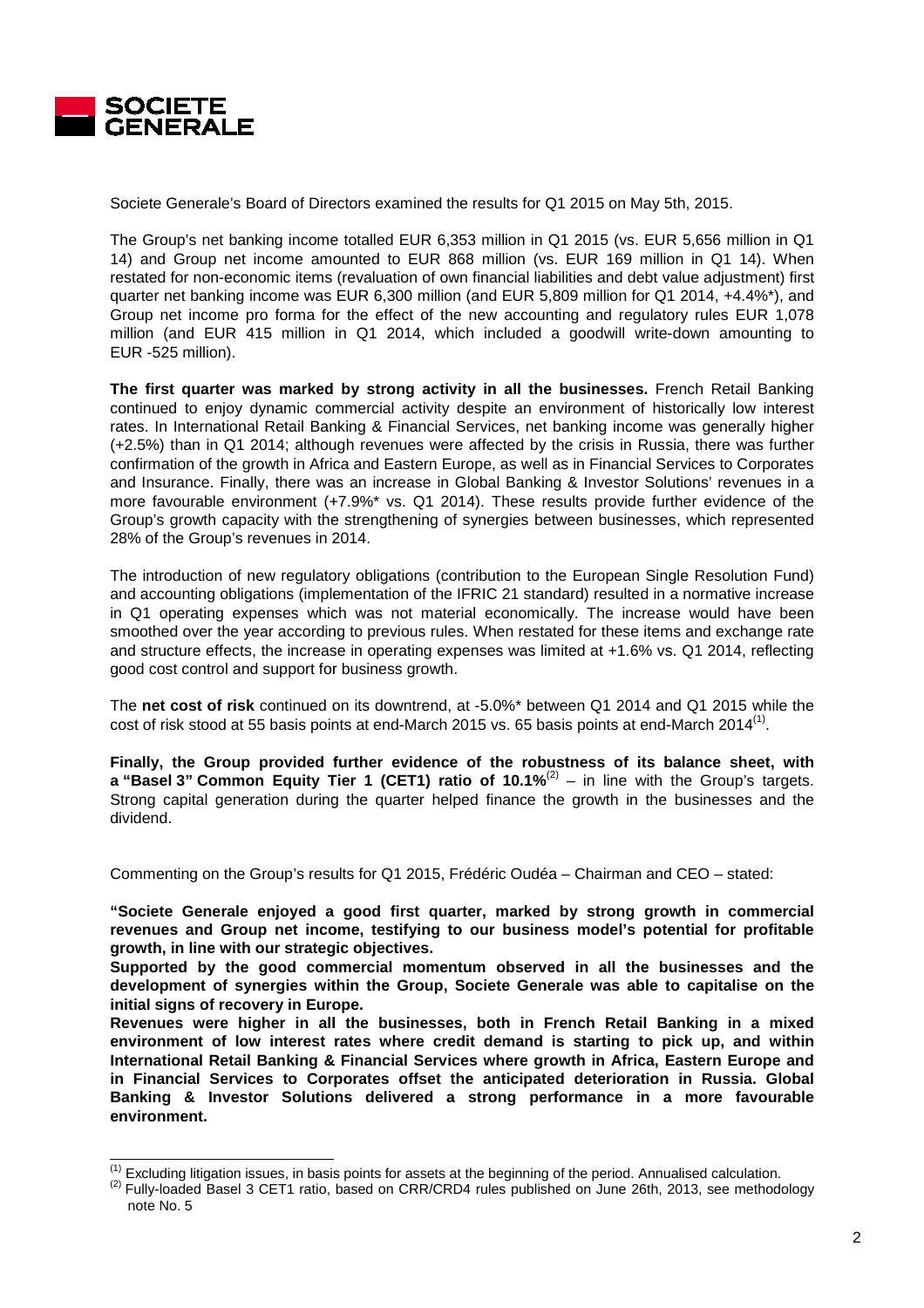

**We continued to rigorously manage our costs and risks risks, while at the same time supporting the development of our businesses businesses. The Group's balance sheet has been further strengthened, with solid solvency ratios in line with our targets and with regulators' requirements.** , while at the same time supporting the<br>sheet has been further strengthened,<br>th regulators' requirements.<br>ncertain over the medium/long-term, we

**In an environment that looks set to remain mixed and uncertain over the medium/long** are continuing with the determined and disciplined execution of our strategic plan aimed at serving our customers and the economy, confident in our ability to adapt and transform **accordingly."**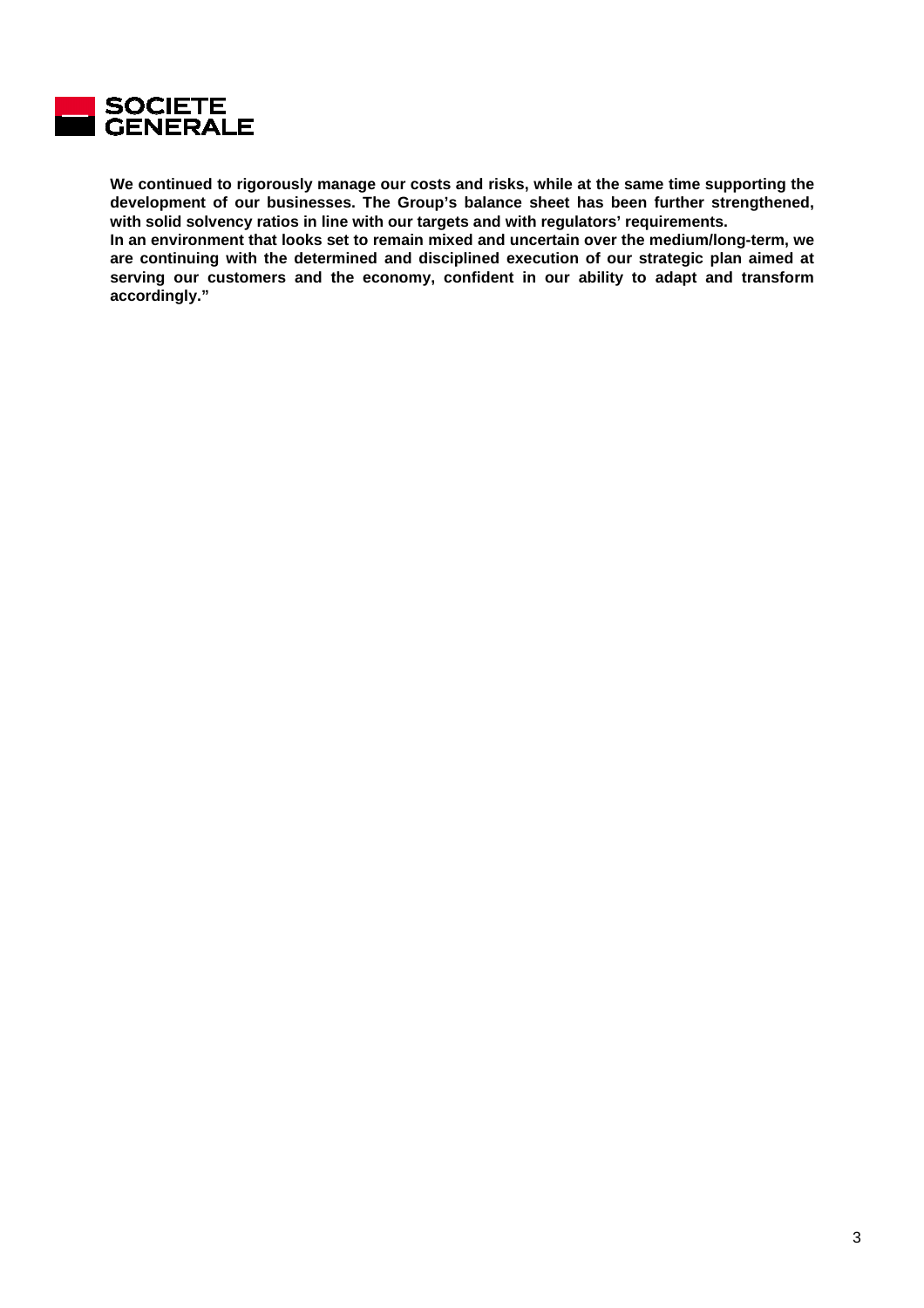

## **1 - GROUP CONSOLIDATED R RESULTS**

| In EUR m                                                                          |                           | Q1 14   | Q1 15    | Change<br>Q1 vs. Q1 |
|-----------------------------------------------------------------------------------|---------------------------|---------|----------|---------------------|
| Net banking income                                                                |                           | 5,656   | 6,353    | +12.3%              |
| Net banking income excluding reevaluation of own financial<br>liabilities and DVA |                           | 5,809   | 6,300    | $+8.5%$             |
|                                                                                   | On a like-for-like basis* |         |          | +4.4%               |
| Operating expenses                                                                |                           | (4,073) | (4, 442) | $+9.1%$             |
|                                                                                   | On a like-for-like basis* |         |          | $+2.0%$             |
| Gross operating income                                                            |                           | 1,583   | 1,911    | $+20.7%$            |
|                                                                                   | On a like-for-like basis* |         |          | $+21.6%$            |
| Net cost of risk                                                                  |                           | (667)   | (613)    | $-8.1%$             |
|                                                                                   | On a like-for-like basis* |         |          | $-5.0\%$            |
| Operating income                                                                  |                           | 916     | 1,298    | +41.7%              |
|                                                                                   | On a like-for-like basis* |         |          | $+36.4%$            |
| Net profits or losses from other assets                                           |                           | (2)     | (34)     | <b>NM</b>           |
| Impairment losses on goodwill                                                     |                           | (525)   | 0        | <b>NM</b>           |
| Reported Group net income                                                         |                           | 169     | 868      | x5.1                |
| Group ROE (after tax)                                                             |                           | 0.8%    | 6.9%     |                     |

### **Net banking income**

The Group's net banking income totalled EUR 6,353 million in Q1 15 (EUR 5,656 million in Q1 14, +12.3%). Excluding non-economic items and the effect of the implementation of IFRIC 21, the Group's net banking income was 4.4%\* higher than in Q1 14 on the back of the dynamic increase in the revenues of the International Retail Banking & Financial Services and Global Banking & Investor Solutions pillars. g income was 4.4%\* higher than in Q1 14 on the back of the dynamic increa<br>f the International Retail Banking & Financial Services and Global Banking &<br>llars.<br>**nch Retail Banking (RBDF)** revenues rose +4.3% excluding the PE

- **French Retail Banking (RBDF)** revenues rose +4.3% excluding the PEL/CEL provision (-0.9% in absolute terms). In a sluggish economic environment and against a backdrop of very low interest rates, French Retail Banking provided further evidence of its commercial dynamism by winning new customers customers.
- International Retail Banking & Financial Services (IBFS) benefited from its synergetic operating infrastructure and good geographical diversification: revenues were up +2.5%\* in Q1 15 vs. Q1 14. Financial Services to Corporates and Insurance continued to gr grow, with net banking income up +12.7 12.7%\* vs. Q1 14. Net banking income shrank -2.4%\* 2.4%\* in International Retail Banking, adversely affected by weak activity in Russia, where revenues were Retail Banking, adversely affected by weak activity in Russia, where revenues were<br>substantially lower (-38.7%\*). However, net banking income rose in Europe (+2.9%\*), driven by the recovery in Eastern Europe, as well as in the Mediterranean Basin, Sub-Saharan Africa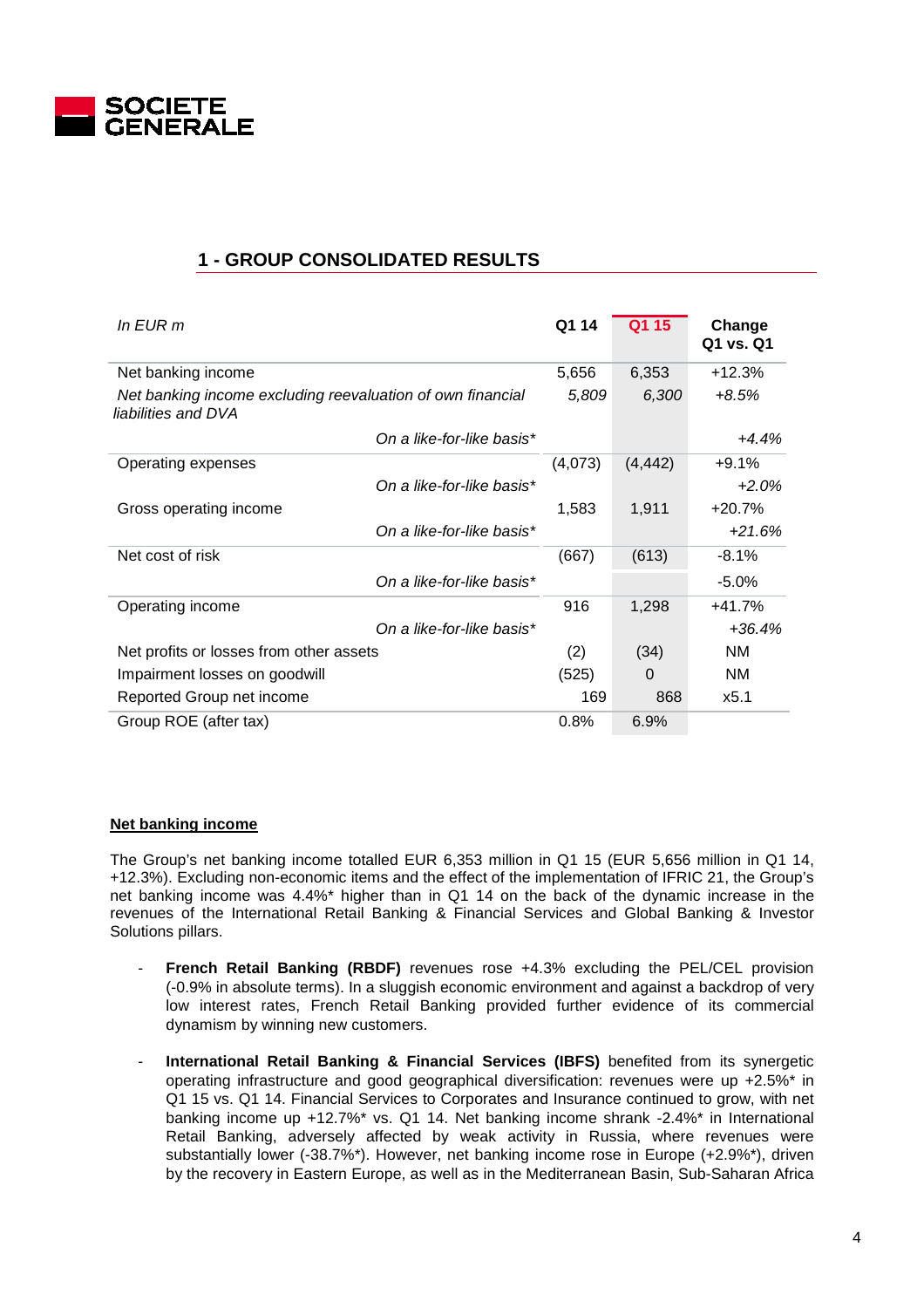

and Overseas (+6.1%\*, including +17.5%\* in Sub-Saharan Africa where the Group benefits in and Overseas (+6.1%\*, including +17.5%\* in Sub-Saharan Africa where the Group benefits ir<br>numerous countries from a longstanding presence and an extensive operating infrastructure).

**Global Banking & Investor Solutions (GBIS)** posted robust revenues in Q1 15 (+7.9%\* vs. Q1 14), buoyed by a favourable environment (market easing, increased volatility, rise in the number of stock market listings, etc.). Equity activities saw their revenues increase +32.5%\* in Q1 15, while Asset and Wealth Management revenues were up +16.7%\* vs. Q1 14.

The accounting impact of the revaluation of the Group's own financial liabilities was EUR +62 million in Q1 15 (EUR -158 million in Q1 14). The DVA impact (see methodology note No. 8) totalled EUR -9 million over the period vs. EUR +5 million in 2014. These two factors constitute the restated noneconomic items in the analyses of the Group's results.

#### **Operating expenses**

The Group's operating expenses amounted to EUR 4,442 million in Q1 15 vs. EUR 4,073 million in Q1 14. They include EUR 386 million of taxes recognised during the first quarter<sup>(1)</sup> which, according to previous accounting rules, would have been smoothed over the reference period period (effect of the implementation of the IFRIC 21 standard). This amount would have been EUR 272 million in 2014. When corrected for this increase and changes in exchange rates and Group structure, the rise in operating expenses was +1.6%, compared with an increase of +3.4%\* in the businesses' net banking income over the period. The Group continued with the disciplined execution of its cost savings plan and optimisation of its expenses: at the end of Q1, 86% of the announced cost savings plan (out of EUR 900 million of projected recurrent savings) had already been secured secured.

### **Operating income**

 $\overline{a}$ 

l

The Group's gross operating income amounted to EUR 1,911 million in Q1 15, vs. EUR 1,583 million in Q1 14. It was up +21.6%\*. The increase can be explained primarily by the effect of the revaluation of own financial liabilities which reduced gross operating income in Q1 14, whereas it made a positive contribution to gross operating income in Q1 15. of own financial liabilities which reduced gross operating income in Q1 14, whereas it made a positive<br>contribution to gross operating income in Q1 15.<br>The Group's **net cost of risk** amounted to EUR -613 million in Q1 15,

confirming the downward trend in the commercial cost of risk.

The Group's **commercial cost of risk** (expressed as a fraction of outstanding loans) stood at 55<sup>(2)</sup> basis points in Q1 15 vs. 65 basis points in Q1 14, despite a still challenging economic environment. It was lower in all the businesses.

- In French Retail Banking, the commercial cost of risk was lower at 47 basis points (vs. 51 basis points in Q1 14), which can be explained by a significant improvement for business customers, with few new defaults in Q1 15 15.
- At 118 basis points (vs. 138 basis points in Q1 14), **International Retail Banking & Financial**  Services' cost of risk was lower. There was a significant improvement in Europe, notably in Romania where it was down -54.1%\* due to initiatives to boost provisions in 2014, as well as the small number of new dossiers in default in Q1 15. Conversely, in Russia, the commercial

 $(1)$  Including EUR 128 million in respect of the new contribution to the European Single <sup>(2)</sup> Annualised rate, excluding litigation issues, in respect of assets at the beginning of the period and including operating leases. ncluding EUR 128 million in respect of the new contribution to the European Single Resolution Fund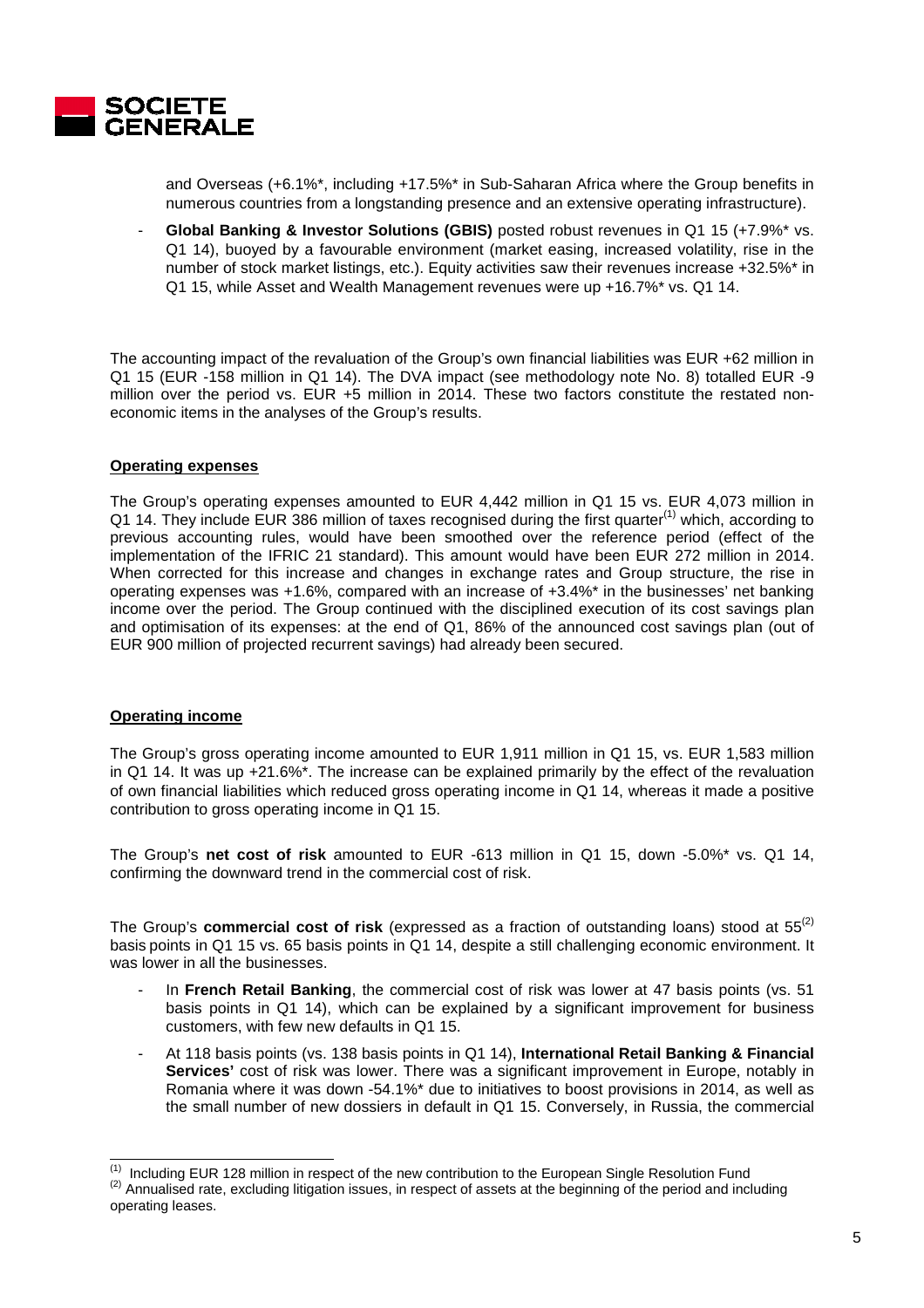

cost of risk continued to increase in retail activities, in conjunction with the deterioration in the macroeconomic environment.

- **Global Banking & Investor Solutions'** cost of risk remained low in Q1 15 at 12 basis points (vs. 18 basis points in Q1 14), confirming the quality of the loan portfolio.

The gross doubtful outstandings ratio, excluding legacy assets, was 5.5% at end-March 2015 (vs. 6.0% at end-March 2014). The Group's gross coverage ratio for doubtful outstandings stood at 63%, up +1 point vs. end-March 2014. 6.0% at end-March 2014). The Group's gross coverage ratio for doubtful outstandings stood at 63%,<br>up +1 point vs. end-March 2014.<br>The Group's **operating income** totalled EUR 1,298 million in Q1 15, vs. EUR 916 million in Q

(+41.7% and +36.2%\* vs. Q1 14) 14) due to the combined effect of a significant increase in net banking income, the sharp decline in the net cost of risk and the impact of the revaluation of own financial liabilities.

#### **Net income**

 $\overline{a}$ 

 $\overline{a}$ 

After taking into account tax (the Group's effective tax rate was 29.3% in Q1 15) and the contribution of non-controlling interests, Group net income totalled EUR 868 million in Q1 15. In Q1 14, Group net After taking into account tax (the Group's effective tax rate was 29.3% in Q1 15) and the contribution<br>of non-controlling interests, Group net income totalled EUR 868 million in Q1 15. In Q1 14, Group net<br>income was EUR 16 goodwill on International Retail Banking & Financial Services' Russian activities amounting to EUR -525 million.

When corrected for non-economic items (revaluation of own financial liabilities and DVA) and the When corrected for non-economic items (revaluation of own financial liabilities and DVA) and the<br>impact of the new accounting standards<sup>(1)</sup>, Group net income amounted to EUR 1,078 million in Q1 15 vs. EUR 415 million in Q1 14.

According to the same rules, the Group's  $\mathsf{ROE}^{(1)}$  stood at 8.8% for Q1 15 (6.9% in absolute terms).

Earnings per share amounts to EUR 0.96 in Q1 15, after deducting interest payable to holders of deeply subordinated notes and undated subordinated notes<sup>(2)</sup>. If the revaluation of own financial liabilities and DVA are stripped out, earnings per share amounts to EUR 0.91, after deducting interest payable to holders of deeply subordinated notes and undated subordinated notes<sup>(2)</sup> , after deducting interest payed notes<sup>(2)</sup>. If the revaluation<br>e amounts to EUR 0.91, after<br>indated subordinated notes<sup>(2)</sup>.

 $(1)$  Excluding non-economic items detailed in methodology note No. 8 for 2014 and 2015. Excluding non-economic items detailed in methodology note No. 8 for 2014 and 2015.<br>The adjustment relating to IFRIC 21 corrects three-quarters of the taxes borne in their entirety in Q1 in respect of the financial year. ROE in absolute terms in Q1 14: 0.8%.

 $(2)$  The interest, net of tax effect, payable to holders of deeply subordinated notes and undated subordinated notes amounts to respectively EUR -115 million and EUR +1 million for Q1 2015 (see methodology note No. 3).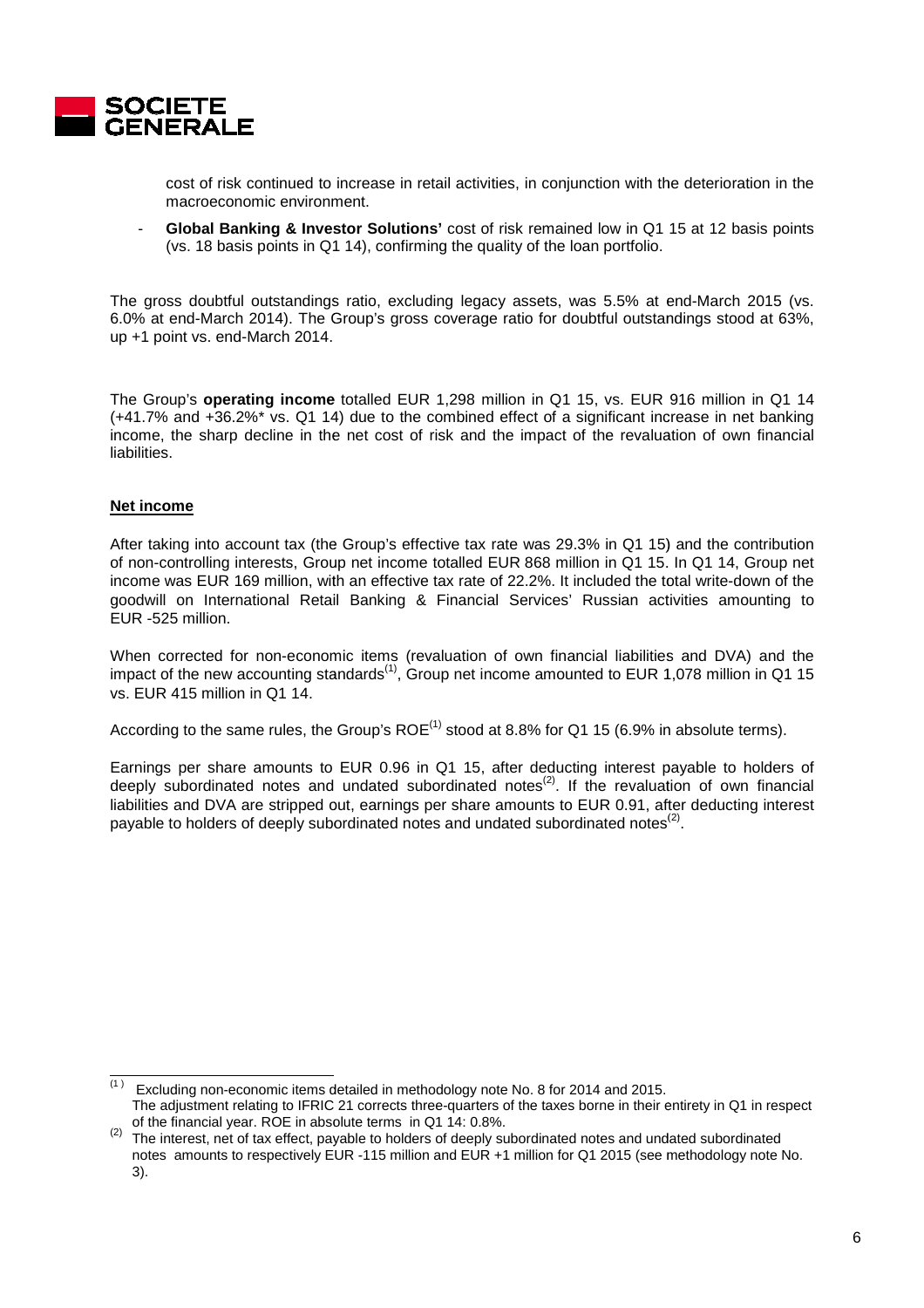

### **2 - THE GROUP'S FINANCIA FINANCIAL STRUCTURE**

Group shareholders' equity totalled EUR 57.2 billion<sup>(1)</sup> at March 31st, 2015 (EUR 55.2 billion at December 31st, 2014) and tangible net asset value per share was EUR 53.63 (corresponding to net asset value per share of EUR 60.18 60.18, including EUR 2.08 of unrealised capital gains gains).

The **consolidated balance sheet** totalled EUR 1,429 billion at March 31st, 2015 (EUR 1,308 billion at December 31st, 2014). The net amount of **customer loans**, including lease financing, was EUR 373 billion (EUR 370 billion at December 31st, 2014). At the same time, **customer deposits** amounted to EUR 332 billion vs. EUR 328 billion at December 31st, 2014 (excluding securities sold under repurchase agreements).

At April 24th, 2015, the Group had issued EUR 12.9 billion of medium/long-term debt including EUR 9.8 billion at parent company level (compared with a financing programme of EUR 25 billion to EUR 27 billion in 2015). The Group's liquid asset buffer (see methodology note No. 7) totalled EUR 146 billion at March 31st, 2015 (EUR 140 billion at December 31st, 2014), covering 178% of short-term financing requirements (including long-term debt arriving at maturity in less than one year), short-term financing requirements (including long-term debt arriving at maturity in less than one year),<br>vs. 168% at end-December 2014. The LCR (**Liquidity Coverage Ratio**) was higher than at end-2014 and was well above regulatory requirements. The average of the LCRs for the quarter therefore amounted to 132% in Q1 15 (118% at end-2014).

The Group's risk-weighted assets amounted to EUR 370 billion at March 31st, 2015 (vs. EUR 353 billion at end-December 2014) according to CRR/CRD4 rules. Risk-weighted assets in respect of credit risk represent more than 80% of the total. billion at end-December 2014) according to CRR/CRD4 rules. Risk-weighted assets in respect of<br>credit risk represent more than 80% of the total.<br>At March 31st, 2015, the Group's **Common Equity Tier 1 ratio**<sup>(2)</sup> stood at 10

Group's targets (10.1% at end-December 2014). The Tier 1 ratio was 12.4% (12.6% at end-December 2014) and the Total Capital ratio amounted to 14.7% at end-March 2015, including the Tier 2 debt issues in April 2015 (14.3% at end-December 2014). The Group's strong capital generation (+31 basis points in Q1 15 pro forma for the implementation of IFRIC 21) helped finance the growth of riskweighted assets in accordance with the announced distribution policy.

The leverage ratio stood at 3.7%<sup>(2)</sup> at end-March 2015 (3.8% at end-December 2014).

The Group is rated by the rating agencies DBRS (long-term senior rating: AA (low) – negative outlook), FitchRatings (long-term senior rating: A2 - negative outlook), Moody's (long-term senior rating: A2 – stable outlook; outlook raised on March 17th, 2015) and Standard & Poor's (long-term senior rating: A – negative outlook).

 $\overline{a}$ 

 (1) This figure includes notably EUR 9.8 billion of deeply subordinated notes and undated subordinated notes

 $(2)$  All the solvency/leverage ratios published are calculated according to CRR/CRD4 rules, without the benefit of transitional provisions (fully-loaded), unless indicated otherwise. They are presented pro forma for current earnings, net of dividends, for the current financial year. 2014 leverage ratio including the provisions of the delegated act published in October 2014. See methodology note No. 5.

 $^{(3)}$  The phased-in ratio stood at 10.9% at December 31st, 2014, and 10.5% at end-March 2015. See methodology note No. 5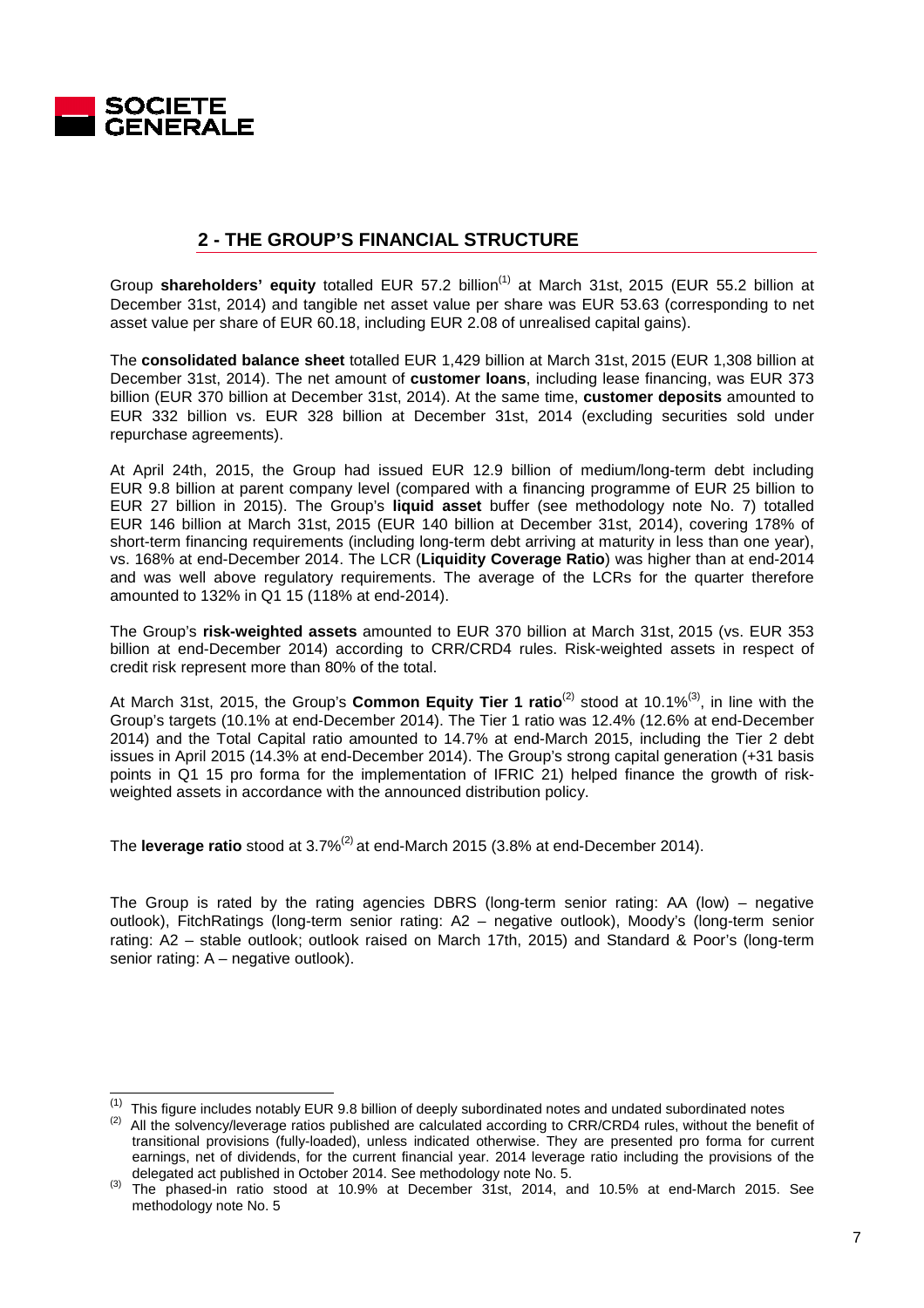

### **3 - FRENCH RETAIL BANKIN BANKING**

| In EUR m                                                                                                                                                                                                                                                                                                                                                                    | Q1 14                 | Q1 15    | Change<br>Q1 vs. Q1 |
|-----------------------------------------------------------------------------------------------------------------------------------------------------------------------------------------------------------------------------------------------------------------------------------------------------------------------------------------------------------------------------|-----------------------|----------|---------------------|
| Net banking income                                                                                                                                                                                                                                                                                                                                                          | 2,073                 | 2,055    | $-0.9%$             |
|                                                                                                                                                                                                                                                                                                                                                                             | Excluding PEL/CEL (1) |          | $+4.3%$             |
| Operating expenses                                                                                                                                                                                                                                                                                                                                                          | (1,380)               | (1, 391) | 0.8%                |
|                                                                                                                                                                                                                                                                                                                                                                             | Excluding PEL/CEL (1) |          | $+1.2%$             |
| Gross operating income                                                                                                                                                                                                                                                                                                                                                      | 693                   | 664      | $-4.2\%$            |
|                                                                                                                                                                                                                                                                                                                                                                             | Excluding PEL/CEL (1) |          | $+11.4%$            |
| Net cost of risk                                                                                                                                                                                                                                                                                                                                                            | (232)                 | (230)    | $-0.9%$             |
| Operating income                                                                                                                                                                                                                                                                                                                                                            | 461                   | 434      | $-5.9%$             |
|                                                                                                                                                                                                                                                                                                                                                                             | Excluding PEL/CEL (1) |          | $+17.5%$            |
| Group net income                                                                                                                                                                                                                                                                                                                                                            | 291                   | 273      | $-6.2\%$            |
| $\overline{A}$ NIDI $\overline{A}$ $\overline{A}$ $\overline{B}$ in $\overline{A}$ $\overline{A}$ $\overline{B}$ $\overline{A}$ $\overline{A}$ $\overline{B}$ $\overline{B}$ in $\overline{A}$ $\overline{A}$ $\overline{A}$ $\overline{A}$ $\overline{A}$ $\overline{A}$ $\overline{A}$ $\overline{A}$ $\overline{A}$ $\overline{A}$ $\overline{A}$ $\overline{A}$ $\over$ |                       |          |                     |

 $(1)$  NBI impact EUR -109m in Q1 15 and EUR -1m in Q1 14

French Retail Banking delivered a solid commercial performance in Q1 2015.

The three brands continued to demonstrate the robustness of their franchises. In terms of winning The three brands continued to demonstrate the robustness of their franchises. In terms of winning<br>customers, the total number of net openings of current accounts for individual customers (more than 100,000 during the quarter) was up +68.5% vs. Q1 14. Moreover, the Boursorama Boursorama franchise has reached 646,000 customers in France, thus reinforcing its leadership position in online banking banking in France.

In line with previous quarters, outstanding balance sheet deposits rose +3.8% vs. Q1 14 to EUR 165.6 billion (average outstandings). Deposit growth was driven by sight deposit inflow, which increased billion (average outstandings). Deposit growth was driven by sight deposit inflow, which increased<br>+8.9% vs. Q1 14. At the same time, gross insurance production remained high, with a unit-linked subscription rate in new production up +9 points vs. Q1 14, at 21.8%.

Thanks to the proactive stance of the French Retail Banking teams in serving their customers, the Group provided further evidence of its active contribution to supporting the economy with a significant increase in the production of medium/long-term loans in favour of commercial customers (+35.7% vs. Q1 14) and the production of home loans. Although the economic environment continues to adversely affect financing demand, the trends observed on average outstanding loans reflect an improved outlook, with growth of +0.3% vs. Q4 14. The average loan/deposit ratio amounted to 106% in Q1 15 vs. 110% in Q1 14. s e loan/deposit ratio amounted to 106% in Q1 15<br>e loan/deposit ratio amounted to 106% in Q1 15<br>-4.3% in Q1 15, after neutralisation of the impact<br>act in Q1 15 (EUR -109 million). Excluding the

This commercial dynamism resulted in revenues up +4.3% in Q1 15, after neutralisation of the impact of PEL/CEL provisions, which had a significant impact in Q1 15 (EUR -109 million) PEL/CEL effect and non-recurring items, the interest margin was up +4.7% vs. Q1 14<sup>(1)</sup> with, in particular, the increase in outstanding deposits and in loan margins offsetting the effects of low interest rates. Commissions were also higher (+1.4%) over this same period, underpinned by strong commercial activity.

l  $<sup>(1)</sup>$  The variation in the interest margin</sup> l would be +6.3% with the reintegration of non-recurring items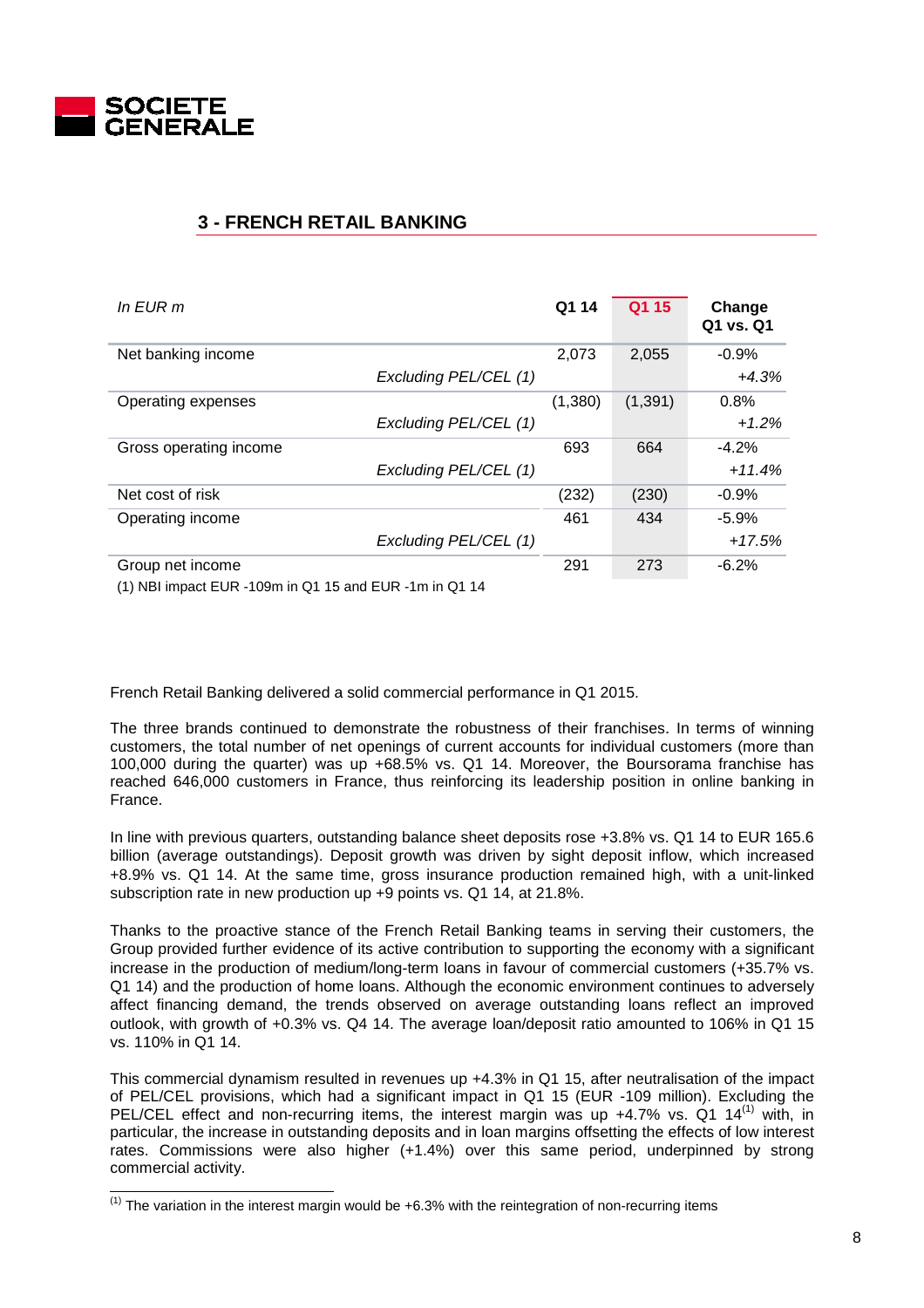

Operating expenses were stable vs. Q1 14, with the effect of cost savings plans offsetting a high investment level and the initial contribution to the European Single Resolution Fund. The net cost of risk was also stable at EUR 230 million (-0.9% vs. Q1 14), but the cost of risk was lower at 47 basis points vs. outstandings (annualised rate, excluding litigation issues). risk was also stable at EUR 230 million (-0.9% vs. Q1 14), but the cost of risk was lower at 47 basis<br>points vs. outstandings (annualised rate, excluding litigation issues).<br>Overall, excluding the PEL/CEL provision, French

net income of EUR 340 million, up +16.4% vs. Q1 14.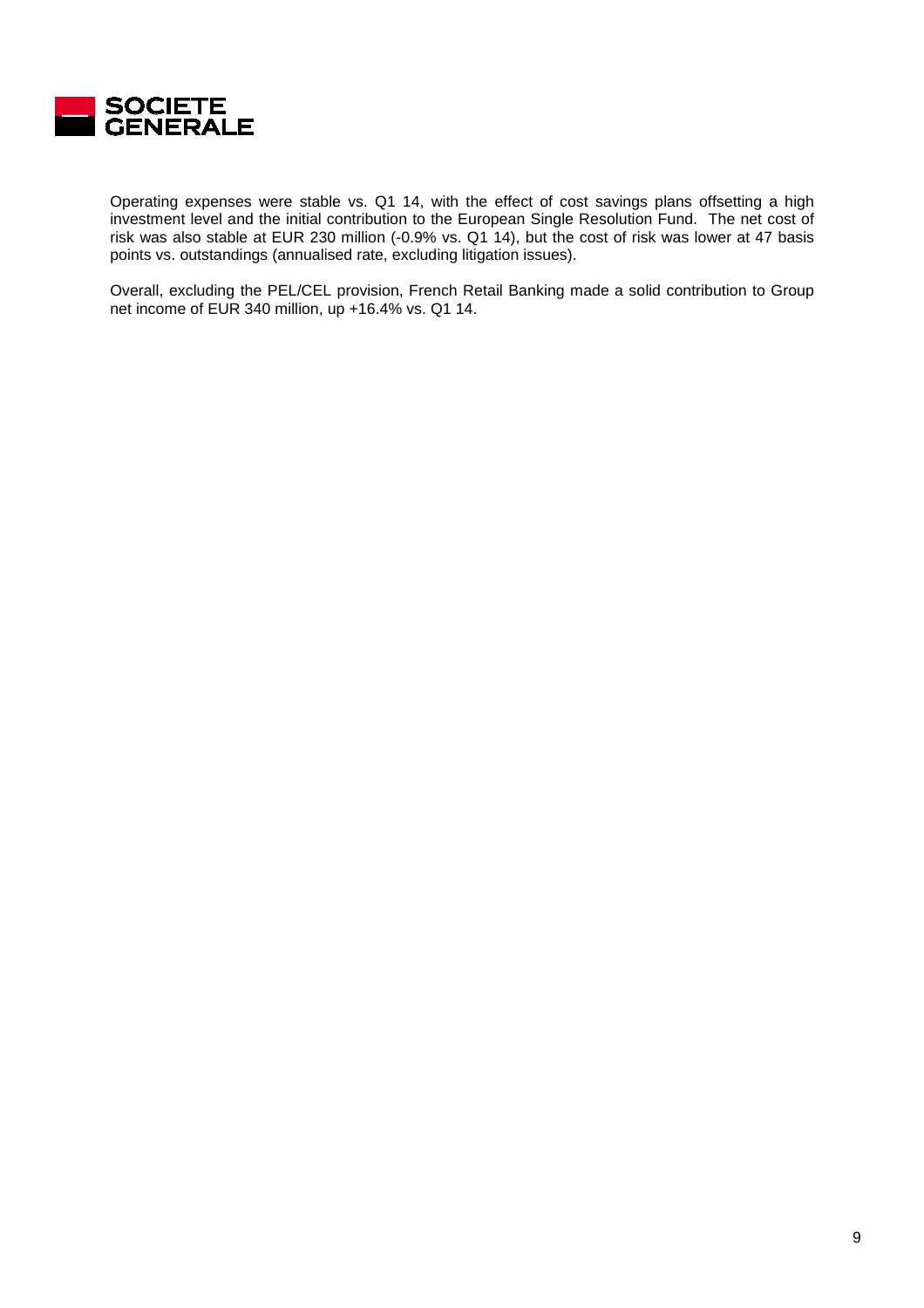

### **4 - INTERNATIONAL RETAIL BANKING & FINANCIAL SERVICES**

The division posted a contribution to Group net income of EUR 139 million in Q1 15, compared to a loss of EUR -343 million in Q1 14 resulting from the goodwill write-down on Russian activities (EUR -525 million in Q1 14). Earnings increased in all the businesses except in Russia, where the challenging economic situation adversely affected activity. (EUR -525 million in Q1 14). Earnings increased in all the businesses except in Russia, where the<br>challenging economic situation adversely affected activity.<br>International Retail Banking & Financial Services' revenues were

EUR 1,782 million. They were driven by the good performances in Insurance and Financial Services to Corporates, and the growth observed in retail banking networks excluding Russia. Over the same period, operating expenses totalled EUR -1,157 million (+6.2%\*), with the increase related to the expansion of activities in Africa, Insurance and ALD. Accordingly, gross operating income came to EUR 625 million, down -2.8%\* vs. Q1 14. The Q1 cost of risk was 5.5%\* lower than in Q1 14, particularly in Romania and in countries in the Mediterranean Basin Basin.

| In EUR m                                |                           | Q1 14    | Q1 15    | Change<br>Q1 vs. Q1 |
|-----------------------------------------|---------------------------|----------|----------|---------------------|
| Net banking income                      |                           | 1,790    | 1,782    | $-0.4\%$            |
|                                         | On a like-for-like basis* |          |          | $+2.5%$             |
| Operating expenses                      |                           | (1, 119) | (1, 157) | +3.4%               |
|                                         | On a like-for-like basis* |          |          | $+6.2\%$            |
| Gross operating income                  |                           | 671      | 625      | -6.9%               |
|                                         | On a like-for-like basis* |          |          | $-2.8\%$            |
| Net cost of risk                        |                           | (378)    | (333)    | $-11.9%$            |
| Operating income                        |                           | 293      | 292      | $-0.3\%$            |
|                                         | On a like-for-like basis* |          |          | $-0.3%$             |
| Net profits or losses from other assets |                           | 3        | (25)     | NM.                 |
|                                         | On a like-for-like basis* |          |          | NM                  |
| Impairment losses on goodwill           |                           | (525)    | $\Omega$ | <b>NM</b>           |
| Group net income                        |                           | (343)    | 139      | <b>NM</b>           |

### **4.1 International Retail Banking**

In Q1 15, International Retail Banking's outstanding loans maintained their growth of +2.0%\* vs. Q1 14. They totalled EUR 77.5 billion with, in particular, a strong increase in the Czech Republic, Germany and Sub-Saharan Africa. The growth in deposits remained robust in all the regions where the Group operates (EUR 70.0 billion, +5.6%\*), with very strong inflow in Central and Eastern European countries and in Sub-Saharan Africa. Germany and Sub-Saharan Africa. The growth in deposits remained robust in all the regions where<br>the Group operates (EUR 70.0 billion, +5.6%\*), with very strong inflow in Central and Eastern<br>European countries and in Sub-Sa

business performance in Western Europe, Central and Eastern Europe and in Sub-Saharan Africa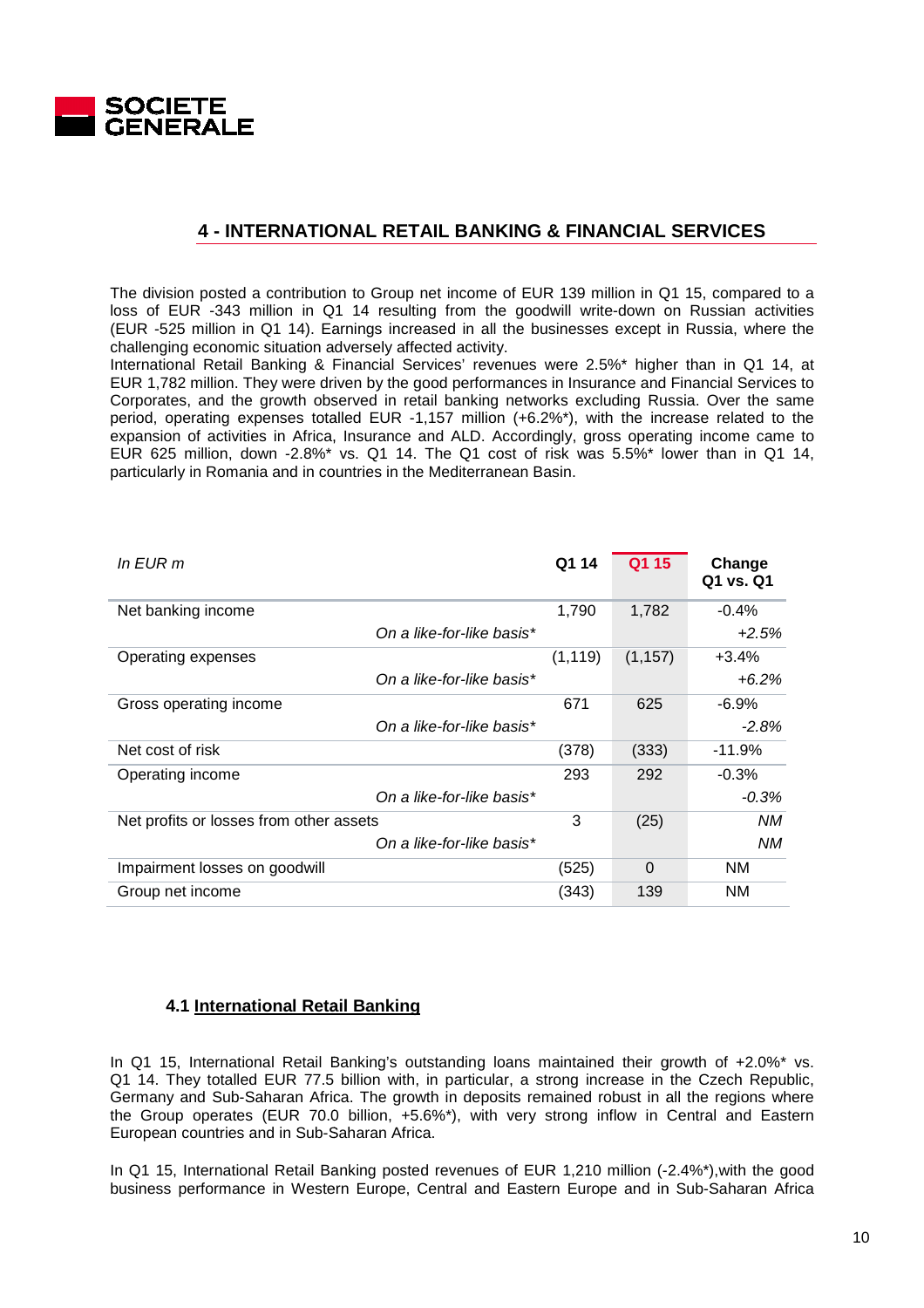

 $\overline{a}$ 

l

being offset by a decline in Russia. Gross operating income totalled EUR 372 million (-13.3%\*) and the contribution to Group net income came to EUR 20 million.

**In Western Europe**, where the Group has operations in France, Germany and Italy, mainly in consumer finance, outstanding loans rose  $+1.7\%$ <sup>\*</sup> to EUR 13.9 billion on the back of a good level of production, with an increase notably in car financing. In Q1 15, the region posted revenues of production, with an increase notably in car financing. In Q1 15, the region posted revenues of<br>EUR 160 million, up +2.6%\* vs. Q1 14, whereas operating expenses remained stable\*. Accordingly, operating income amounted to EUR 30 million and the contribution to Group net income to EUR 22 million, which was substantially higher ( (EUR 1 million in Q1 14).

In the Czech Republic, the Komercni Banka Group (KB) delivered a solid commercial performance in Q1 15, with outstanding loans growing +6.0%\* vs. Q1 14 (to EUR 18.4 billion) driven by the healthy momentum for business customers and mortgages. Over the same period, outstanding deposits rose +6.3%\* to EUR 24.0 billion. Revenues were stable\* at EUR 251 million and operating expenses were slightly higher at EUR 133 million in Q1 15. The contribution to Group net income to EUR 53 million, benefiting notably from a low cost of risk. ) driven by the healthy<br>standing deposits rose<br>erating expenses were<br>me increased +12.0%\*

In Romania, despite the improvement in the economic environment, outstanding loans were down -5.5%\* at EUR 6.1 billion due to still sluggish loan demand. Deposit inflow remained high in Q1 15, with outstandings increasing +3.4%\* to EUR 8.1 billion. Against this backdrop, revenues fell -4.0%\* to EUR 127 million. Operating expenses were stable\* over the same period, due to rigorous cost control. Gross operating income came to EUR 26 million. The BRD Group posted break breakeven net income in Q1 15 on the back of a sharp reduction in the cost of risk.

In Russia, in a market environment under pressure, the Group strengthened its balance sheet structure through proactive asset/liability management. Entities enjoyed robust capital and liquidity levels in Q1 15. The solidity of the franchise helped attract deposits, with outstanding deposits rising In Russia, in a market environment under pressure, the Group strengthened its balance sheet<br>structure through proactive asset/liability management. Entities enjoyed robust capital and liquidity<br>levels in Q1 15. The solidit EUR 9.9 billion against the backdrop of a sharp decline in demand combined with the Group's tougher loan approval criteria. Accordingly, revenues declined -38.7%\* vs. Q1 14 to EUR 114 million. In a high inflation environment, the increase in operating expenses was +10.1%\* vs. Q1 14 to EUR 145 million. The contribution to Group net income was a net loss of EUR -108 million with the increase in the cost of risk, vs. a loss of EUR -530 million in Q1 14 after taking account of the total write-down of the goodwill on the Russian activities. All in all, the SG Russia<sup>(1)</sup> operation posted a EUR -91 million loss in Q1 15.

In the **other European countries**, deposit inflow remained strong in Q1 15 (outstandings up +13.7%<sup>\*</sup> at EUR 10.4 billion) while outstanding loans continued to increase (+5.4%\* to EUR 11.2 billion). at EUR 10.4 billion) while outstanding loans continued to increase (+5.4%\* to EUR 11.2 billion).<br>Revenues rose +15.3%\* vs. Q1 14 (to EUR 171 million) and operating expenses amounted to EUR 128 million. The contribution to Group net income came to EUR 16 million compared with a loss of EUR -8 million in Q1 14.

In the other regions where the Group operates, outstanding loans totalled EUR 18.2 billion in Q1 15, rising sharply in Sub-Saharan Africa (+20.2%<sup>\*</sup> vs. Q1 14) and to a lesser extent in the Mediterranean Basin (+3.7%\*). Over the same period, outstanding deposits increased +5.2%\* to EUR 17.7 billion. At EUR 387 million, revenues rose +6.1%\* vs. Q1 14: costs were up +5.3%\*, in conjunction with commercial expansion. The contribution to Group net income totalled EUR 37 million compared to EUR 15 million in Q1 1 14.

 $<sup>(1)</sup>$  SG Russia's result: contribution of Rosbank, Delta Credit Bank,</sup> ALD Automotive and their consolidated subsidiaries to the businesses' results. Rusfinance Bank, Societe Generale Insurance,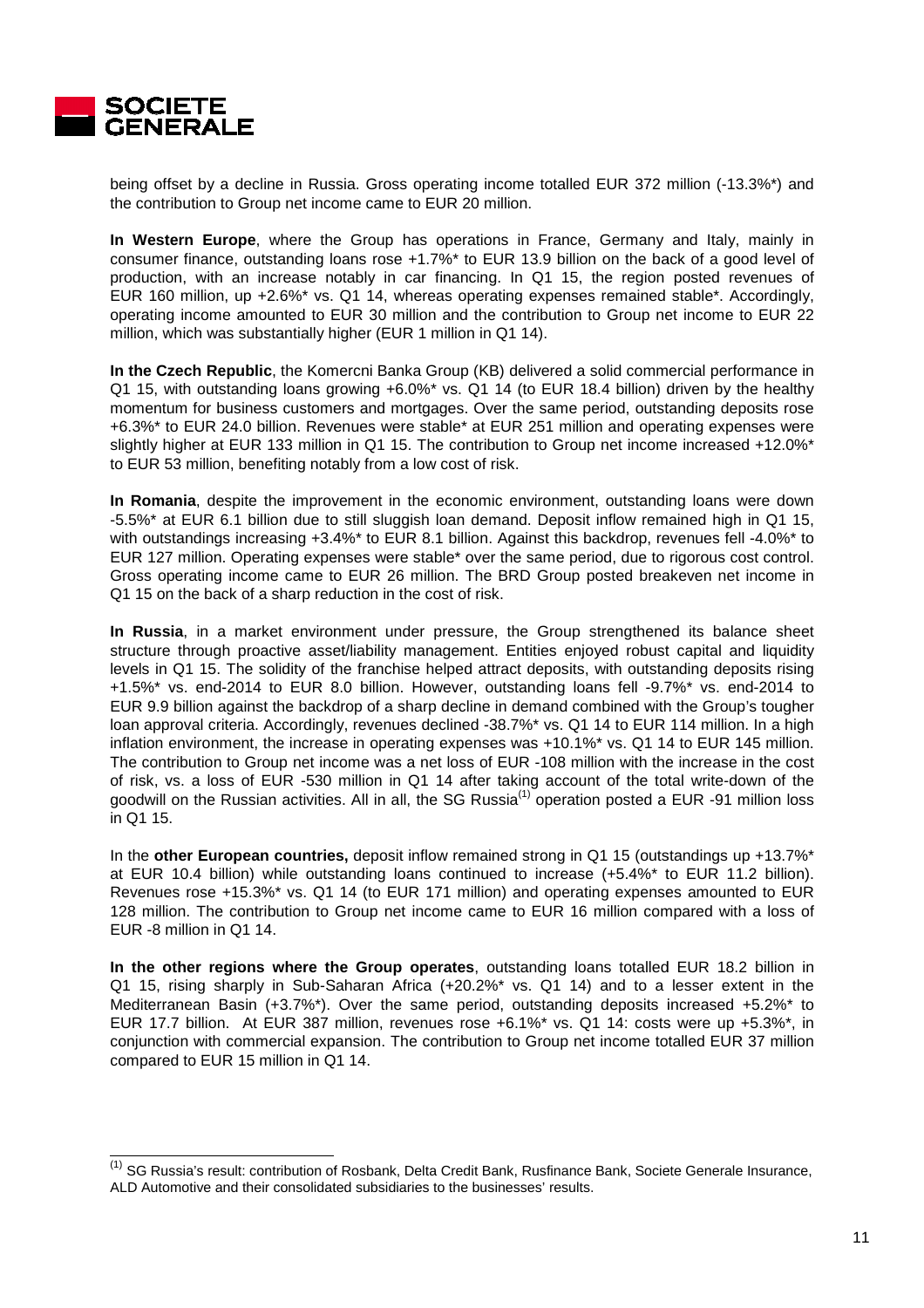

### **4.2 Insurance**

The **Insurance** business maintained its commercial momentum in Q1 15. Life insurance savings The Insurance business maintained its commercial momentum in Q1 15. Life insurance savings<br>outstandings rose +8.3%\* vs. Q1 14 to EUR 92.8 billion and net inflow amounted to EUR 0.8 billion in Q1 15, with a substantial proportion of unit-linked products (79%). In terms of Protection (Personal and Property/Casualty insurance), premiums totalled EUR 315 million in Q1 15, marked by a significant increase in France of +10.2%\*. . In terms of Protection (Personal and<br>on in Q1 15, marked by a significant<br>Q1 15. Net banking income was up

The Insurance business posted a good financial performance in Q1 15. Net banking income +13.9%\* vs. Q1 14 at EUR 205 million. The Insurance business' contribution to Group net income was up +13.7%\* in Q1 15 at EUR 70 million.

### **4.3 Financial Services to Corporates**

**Financial Services to Corporates** maintained a strong momentum in Q1 15, with revenues that totalled EUR 364 million, substantially higher than in Q1 14 (+12.1%\*). Operating expenses remained under control at EUR 192 million (+7.4%\*). Gross operating income rose +17.5%\* to EUR 172 million. The contribution to Group net income was up +20.9%\* at EUR 109 million in Q1 15.

**Operational Vehicle Leasing and Fleet Management continued to enjoy strong growth in its vehicle** fleet in Q1 15 (+4.7%\* vs. Q1 14), with 1.1 million vehicles. This performance was underpinned in particular by the successful development of its white label partnerships with car manufacturers.

**Equipment Finance** enjoyed a good level of new business in Q1 15 (up +9.1%<sup>\*</sup> vs. Q1 14), which was particularly healthy in the high-tech sector. Outstanding loans totalled EUR 15.2 billion (excluding factoring), up +4.4%\* vs. Q1 14. 12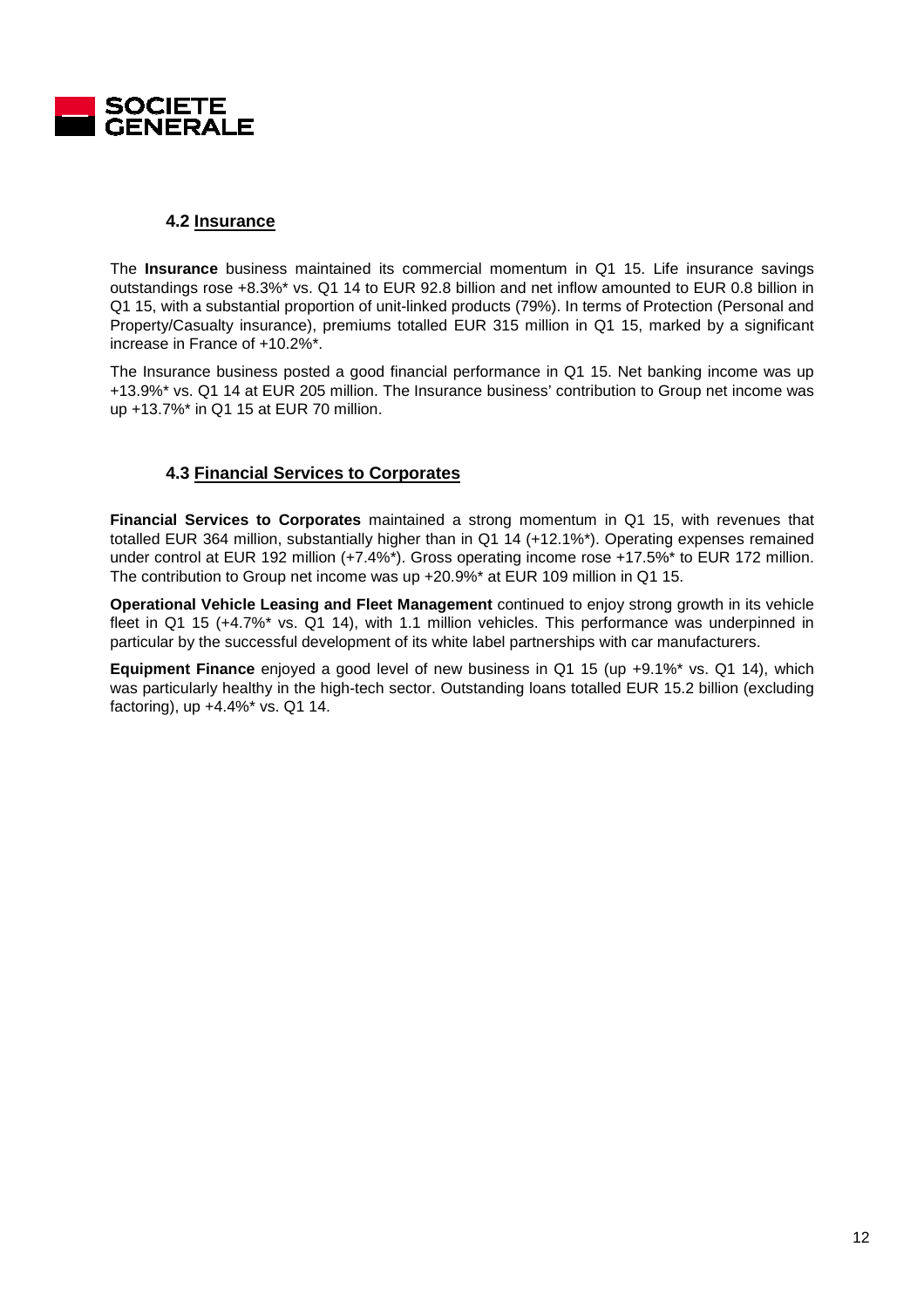

| In EUR m               |                           | Q1 14   | Q1 15    | Change<br>Q1 vs. Q1 |
|------------------------|---------------------------|---------|----------|---------------------|
| Net banking income     |                           | 2,127   | 2,590    | $+21.8%$            |
|                        | On a like-for-like basis* |         |          | $+7.9%$             |
| Operating expenses     |                           | (1,538) | (1, 874) | $+21.8%$            |
|                        | On a like-for-like basis* |         |          | $+2.0%$             |
| Gross operating income |                           | 589     | 716      | $+21.6%$            |
|                        | On a like-for-like basis* |         |          | $+22.2%$            |
| Net cost of risk       |                           | (54)    | (50)     | -7.4%               |
| Operating income       |                           | 535     | 666      | $+24.5%$            |
|                        | On a like-for-like basis* |         |          | $+25.4%$            |
| Group net income       |                           | 430     | 522      | $+21.4%$            |

## **5 - GLOBAL BANKING & INVESTOR SOLUTIONS**

Global Banking & Investor Solutions enjoyed a good start to 2015, with revenues up +21.8% in Q1 15 at EUR 2,590 million. The increase reflects the dynamism of the different businesses, the 100% integration of Newedge (the entity was accounted for using the equity method in Q1 14) and a positive currency impact. When adjusted for changes in Group structure and at constant exchange rates, the increase in revenues remains strong, at +7.9%\* vs. Q1 14.

### **Global Markets & Investor Services**

In accordance with the Group's ambition to be a global leader in market activities, Securities Services and Brokerage (Newedge) have been merged with Global Markets to form the the Global Markets & Investor Services division. Accordingly, clearing activities, Prime Brokerage, activities related to execution for Global Macro clients and electronic execution form the "Prime Services" department. At the same time, Newedge's traditional "voice-based" execution activities have been incorporated in the Equities, Fixed Income, Currencies & Commodities Commodities businesses.

The Global Markets & Investor Services division posted revenues of EUR 1,770 million in Q1 15. This was substantially higher (+25.3%) than in Q1 14 (+15.4%<sup>(1)</sup>).

In the financial markets, Q1 2015 was marked by significant exchange rate movements movements resulting in clients' growing hedging requirements, renewed volatility accompanied by substantial volumes and a very favourable environment for equity activities, underpinned by the European Central Bank's accommodative monetary policy.

accommodative monetary policy.<br>• **Equity** activities posted a very good performance, with revenues up +32.5%<sup>(1)</sup> in Q1 15 at EUR 853 million  $(+35.7\%)^{(1)}$  restated for CVA/DVA impacts). Revenue growth was driven by very healthy equity derivative and structured products activities. The Group also provided further confirmation of its expertise in cash equity (increase in market share vs. Q1 14 at 8.2% in Q1 15

l

l

 $<sup>(1)</sup>$  Adjusted for the 100% integration of Newedge in Q1 14</sup>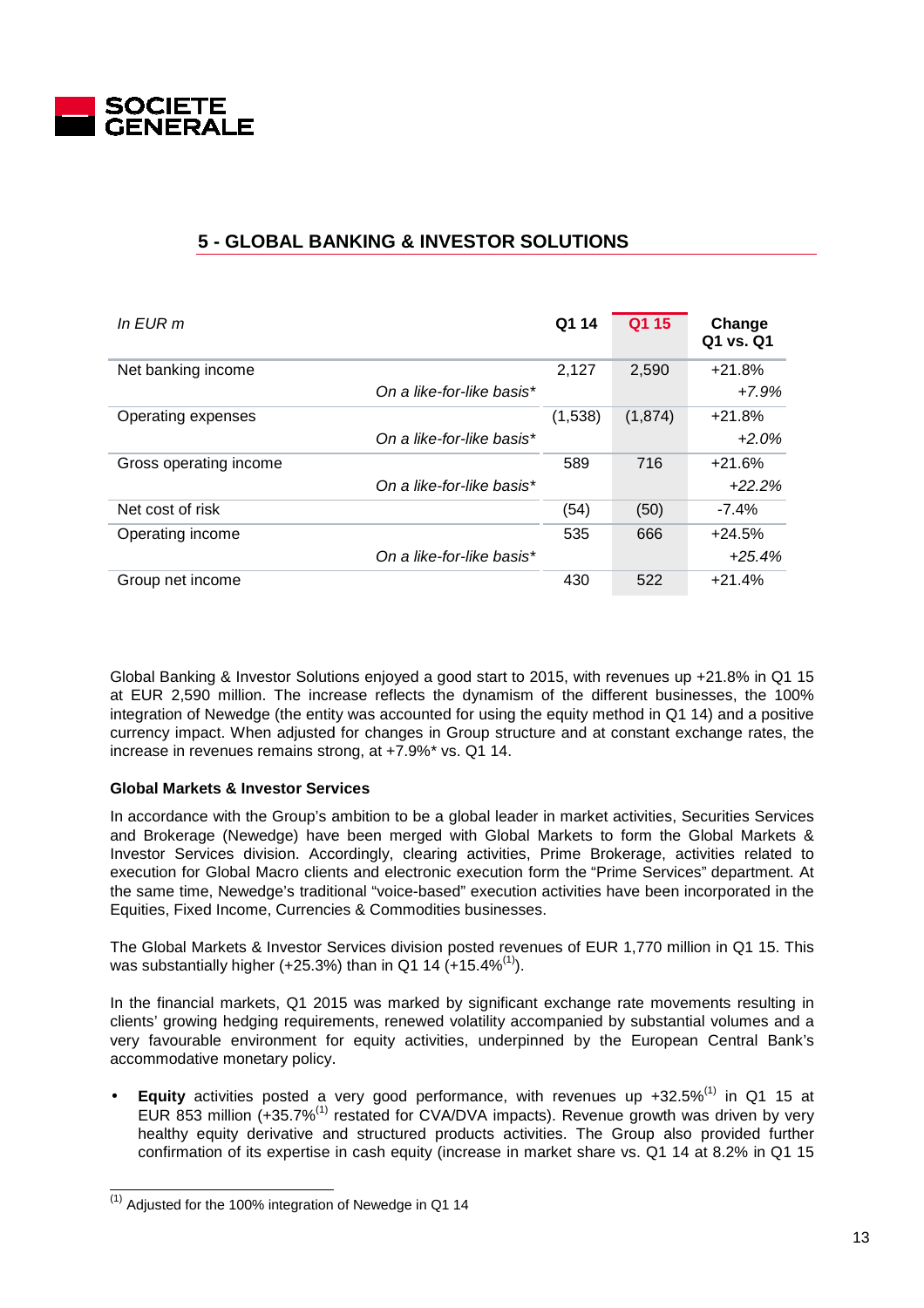

based on SG Euronext Global volumes) and listed products (No. 1 with a 1 12 2.5% market share in warrants in Q1 15).

- At EUR 584 million, Fixed Income, Currencies & Commodities posted revenues down -2.8%<sup>(1)</sup> vs. Q1 14 (+3.6%<sup>(1)</sup> restated for CVA/DVA impacts). The good Q1 performance of flow activities in emerging markets, fixed income and commodities helped offset weak market appetite for structured products in an environment of low rates marked by tighter margins.
- structured products in an environment of low rates marked by tighter margins.<br>• Prime Services' revenues totalled EUR 144 million in Q1 15, up +25.2%<sup>(1)</sup> vs. Q1 14. This good commercial momentum reflects the new mandates won, the result of intra-group synergies group synergies, and solid results in the United States helped by the strengthening dollar.
- Securities Services saw its assets under custody rise +5.6% to EUR 4,069 billion vs. December 2014. Over the same period, assets under administration increased +10.8% to EUR 608 billion. At EUR 188 million, Securities Services' revenues were up +8.7% in Q1 15 vs. Q1 14.

#### **Financing & Advisory**

Financing & Advisory posted revenues of EUR 522 million, up +11.3%<sup>(1)</sup> vs. Q1 14 (+13.9%<sup>(1)</sup> restated for CVA/DVA impacts). Revenue growth was driven by the commercial dynamism of capital markets activities and natural resources financing. Structured financing revenues were stable in Q1 15, in an environment characterised by lower volumes and margins under pressure pressure. Societe Generale's expertise in the areas of infrastructure and project financing was again recognised in Q1 15, with the awards of "Europe & Africa Bank of the Year" (IJGlobal Awards 2014, March 2015) and "Americas Bank of the Year" (Project Finance International Awards 2014, February 2015). 2015).

#### **Asset and Wealth Management**

The revenues of the **Asset and Wealth Management** business line totalled EUR 298 million in Q1 15, up +14.2% vs. Q1 14.

Private Banking's assets under management totalled EUR 118.1 billion at end-March 2015, up +9.7% vs. end-2014, reflecting strong inflow of EUR +1.6 billion and positive rate and market effects. Net banking income rose substantially in Q1 15 (+15.9% vs. Q1 14) to EUR 240 million, illustrating the commercial dynamism and positive non-recurring revenues. The gross margin remained at a high level of 113 basis points (excluding non-recurring revenues). commercial dynamism and positive non-recurring revenues. The gross margin remained at a high<br>level of 113 basis points (excluding non-recurring revenues).<br>**Lyxor's** assets under management came to EUR 99.3 billion. This wa

(EUR +5.1 billion), underpinned by ETFs, a segment in which Lyxor retains a No. 3 ranking in Europe (EUR +5.1 billion), underpinned by ETFs, a segment in which Lyxor retains a No. 3 ranking in Euro<br>with a 10.8% market share. Lyxor's revenues totalled EUR 52 million in Q1 15, up +8.3% vs. Q1 14.

#### **Operating expenses**

 $\overline{a}$ 

Global Banking & Investor Solutions' operating expenses were up +21.8% in Q1 15 15 vs. Q1 14, reflecting the integration of Newedge, a negative currency impact and adversely affected by the contribution to the Single Resolution Fund (EUR 100 million, recognised in its entirety in the first quarter in accordance with the IFRIC 21 standard). When restated for three-quarters of the impact quarter in accordance with the IFRIC 21 standard). When restated for three-quarters of the impact<br>resulting from the implementation of the IFRIC 21 standard, the increase in expenses is limited to +2.0%\*, leading to a significant improvement in the cost to income ratio (at 66.9% vs. 68.9% in Q1 14) despite the businesses' ongoing investment and development programme.

 $\overline{a}$ 

 $<sup>(1)</sup>$  Adjusted for the 100% integration of Newedge in Q1 14</sup>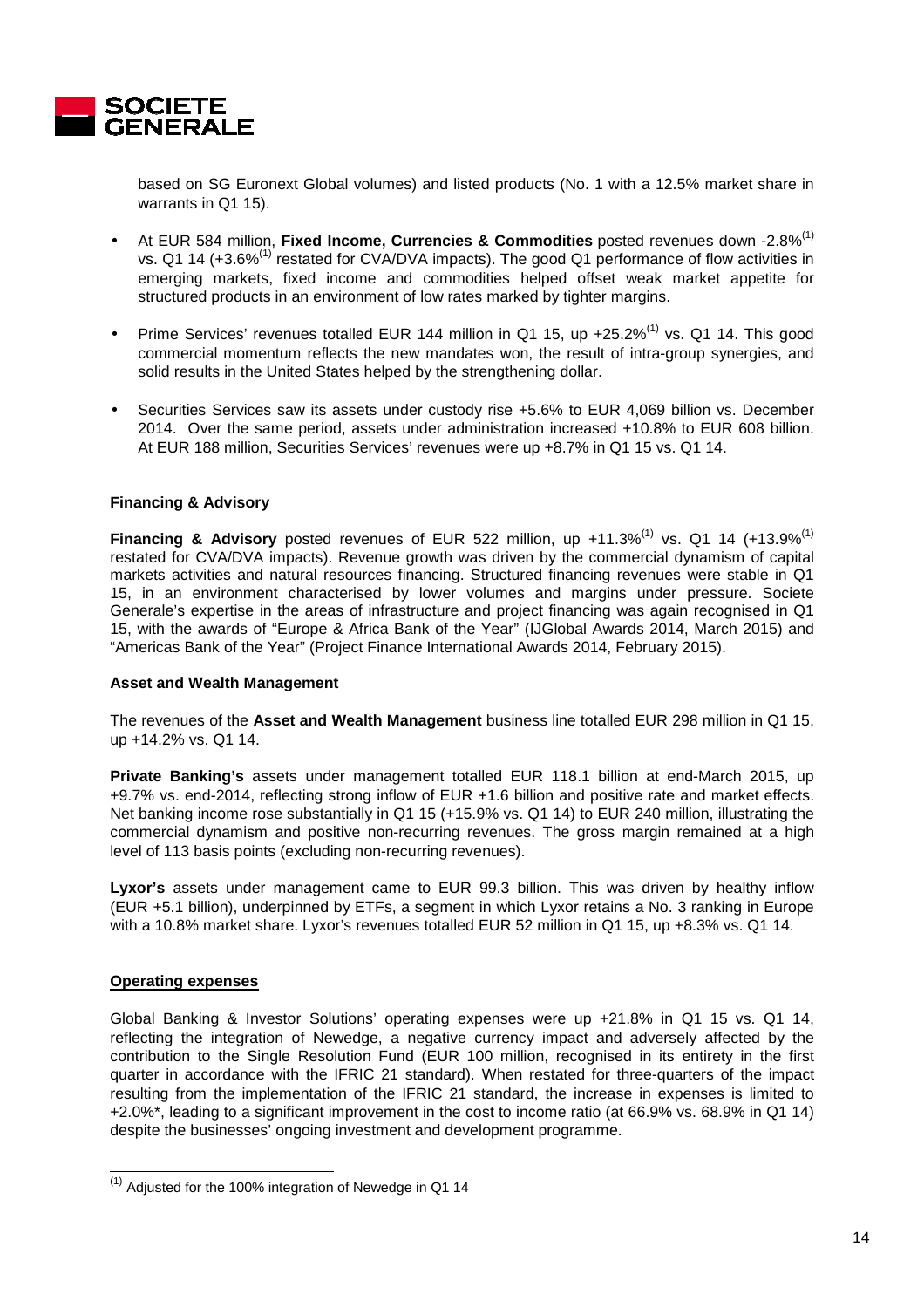

#### **Operating income**

Gross operating income amounted to EUR 716 million, up +21.6% vs. Q1 14.

The net cost of risk remained low at EUR 50 million in Q1 15, reflecting the quality of the portfolios.

The division's operating income totalled EUR 666 million in Q1 15, a sharp increase of +24.5% in absolute terms and +25.4%\* vs. Q1 14.

#### **Net income**

The division's contribution to Group net income came to EUR 522 million in Q1 15 (+21. (+21.4%), and EUR 623 million adjusted for the effect of the IFRIC 21 standard, a substantial increase of +22.8%\*, resulting in a pro forma ROE of 18. 18.3%.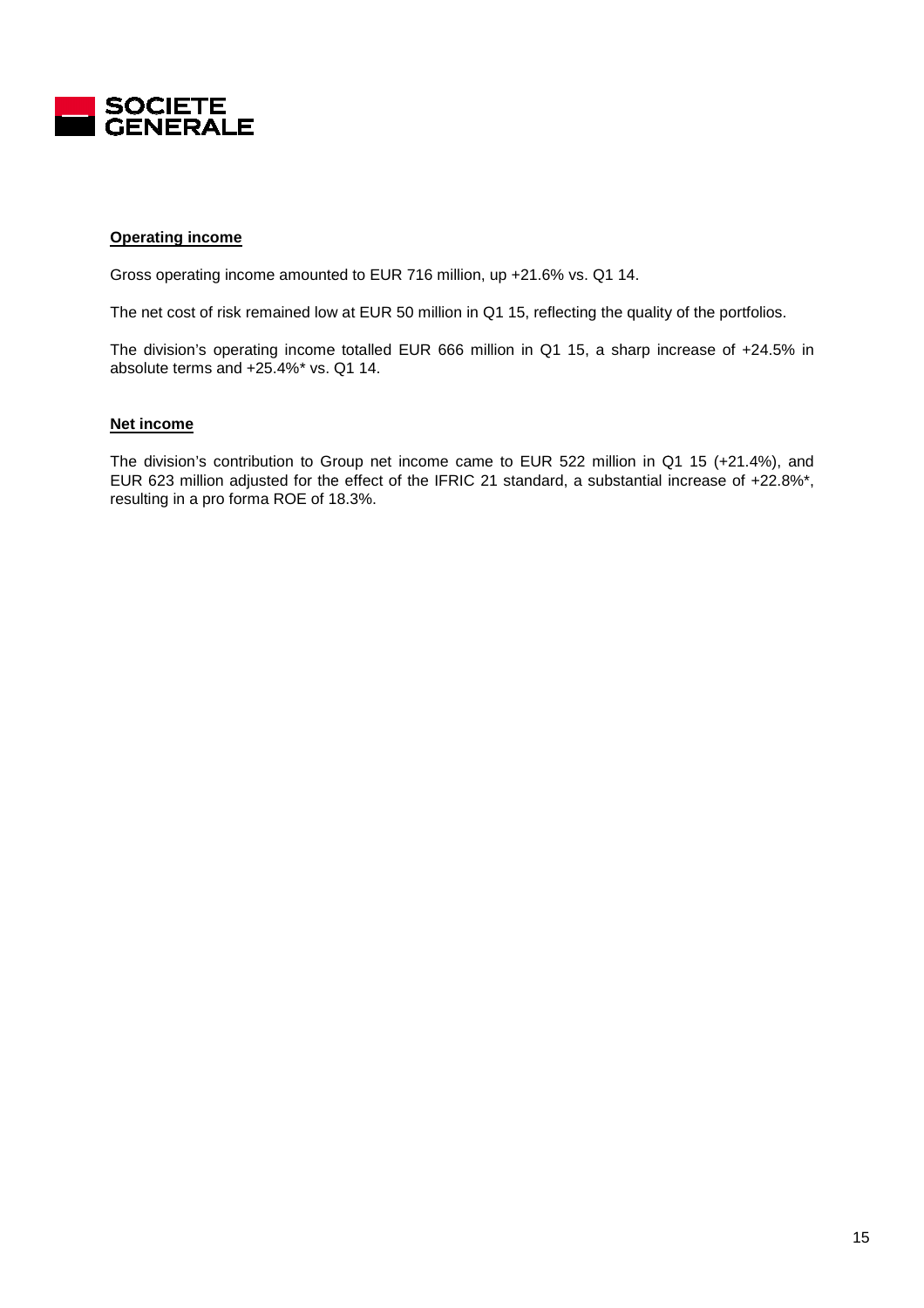

## **6 - CORPORATE CENTRE**

| In EUR m                                           | Q1 14 | Q1 15 | Change<br>Q1 vs. Q1 |
|----------------------------------------------------|-------|-------|---------------------|
| Net banking income                                 | (334) | (74)  | $+77.8%$            |
| On a like-for-like basis*                          |       |       | $+77.8%$            |
| Excluding revaluation of own financial liabilities |       |       | $+22.7%$            |
| Operating expenses                                 | (36)  | (20)  | $-44.4%$            |
| On a like-for-like basis*                          |       |       | NM.                 |
| Gross operating income                             | (370) | (94)  | +74.6%              |
| On a like-for-like basis*                          |       |       | $+81.1%$            |
| Net cost of risk                                   | (3)   | 0     | N/M                 |
| Group net income                                   | (209) | (66)  | N/M                 |
| Excluding revaluation of own financial liabilities |       |       | N/M                 |

The Corporate Centre includes:

- the property management of the Group's head office,

- the Group's equity portfolio,

- the property management of the Group's head office,<br>- the Group's equity portfolio,<br>- the Treasury function for the Group, certain costs related to cross-functional projects and certain costs incurred by the Group and not reinvoiced to the businesses.

The **Corporate Centre's** revenues totalled EUR -74 million in Q1 15 (vs. EUR -334 million in Q1 14). They include in particular the revaluation of the Group's own financial liabilities amounting to EUR +62 million (vs. the impact in Q1 14 of EUR -158 million). ross-functional projects and certain<br>15 (vs. EUR -334 million in Q1 14).<br>cial liabilities amounting to EUR +62<br>JR -36 million in Q1 14.<br>370 million in Q1 14. When restated<br>ote No. 8), it amounted to EUR -156

Operating expenses amounted to EUR -20 million in Q1 15, vs. EUR -36 million in Q1 14.

Gross operating income was EUR -94 million in Q1 15 vs. EUR -370 million in Q1 14. When restated for the revaluation of own financial liabilities (see methodology note No. 8), it amounted to EUR -156 million (vs. EUR -212 million in Q1 14).

The Corporate Centre's contribution to Group net income was a loss of EUR -66 66 million in Q1 15, vs. EUR -209 million in Q1 14. When restated for the revaluation of own financial liabilities (see methodology note No. 8), it amounted to EUR -107 million in Q1 15 (vs. EUR -105 million in Q1 14).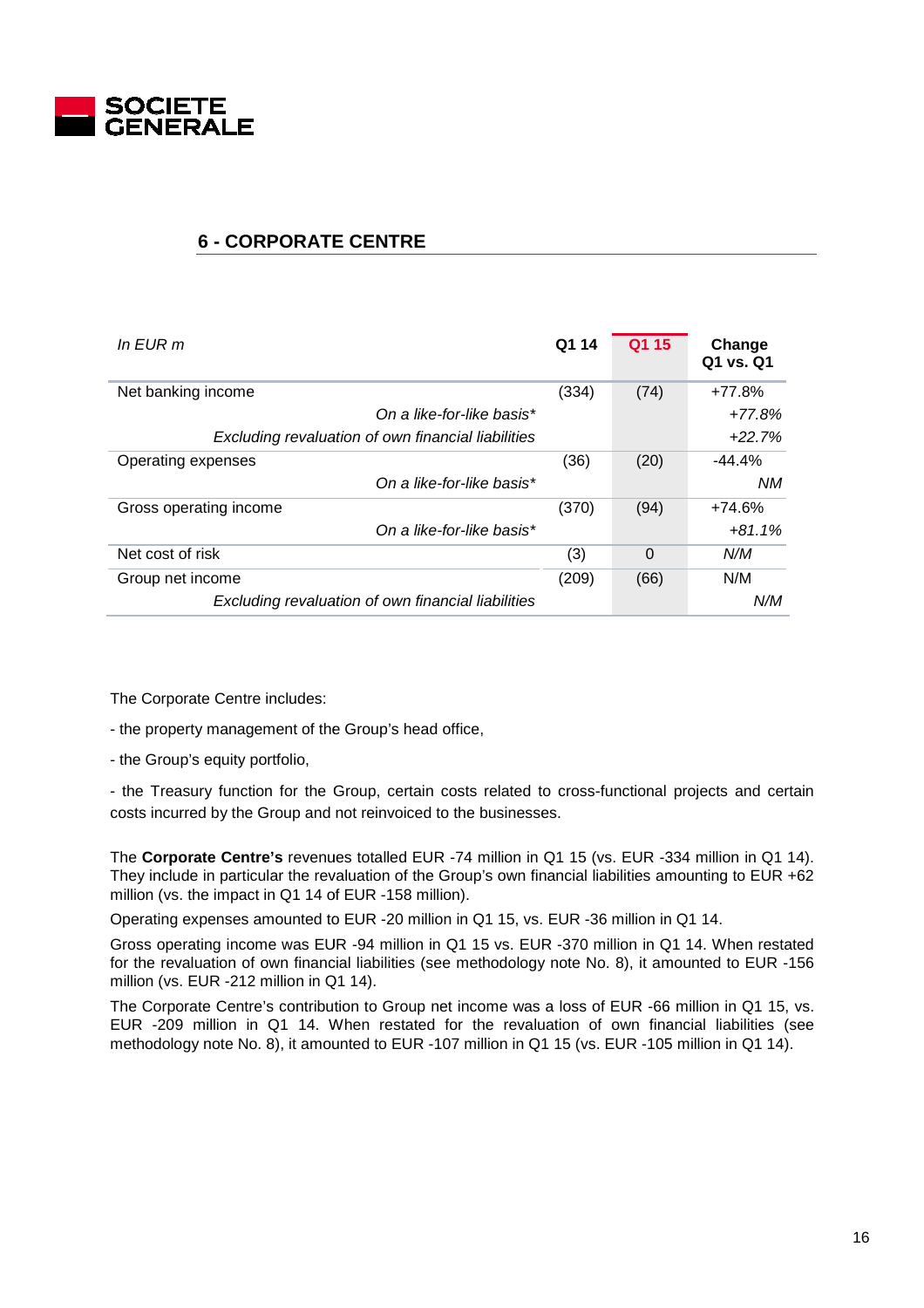

### **7 - CONCLUSION**

The Societe Generale Group ended the first quarter with good results, capitalising on the signs of economic improvement in the regions where it operates as well as the rebound in market and financing activities. However, the environment remains fragile and uncertain, with positive factors having a favourable impact on the economic climate and the growth of activities, but also the still having a favourable impact on the economic climate and the growth of activities, but also the still<br>deteriorated situation in Russia and the very unfavourable interest rate environment. However, the Group can draw on its dynamic teams, the quality of its portfolios and its solid capital and liquidity position in order to continue to determinedly and ambitiously roll out its strategic plan aimed at serving its customers.

### **8 - 2015 FINANCIAL CALEN CALENDAR**

2015 financial communication calendar

| May 19th, 2015     | <b>Annual General Meeting</b>                             |
|--------------------|-----------------------------------------------------------|
| May 26th, 2015     | Detachment of the dividend                                |
| May 28th, 2015     | Payment of the dividend                                   |
| August 5th, 2015   | Publication of second quarter and first half 2015 results |
| November 5th, 2015 | Publication of third quarter and nine months 2015 results |

This document contains forward-looking statements relating to the targets and strategies of the Societe Generale Group.

These forward-looking statements are based on a series of assumptions, both general and specific, in particular the application of accounti accounting principles and methods in accordance with IFRS (International Financial Reporting Standards) as adopted in the European Union, as well as the application of existing prudential regulations. looking statements are based on a series of assumptions, both general and specific, in particular the application<br>a ccordance with IFRS (International Financial Reporting Standards) as adopted in the European Union, as wei

These forward-looking statements have also been developed from scenarios based on a number of economic assumptions in the context of a given competitive and regulatory environment. The Group may be unable to:

- anticipate all the risks, uncertainties or other factors likely to affect its business and to appraise their potential consequences;

- evaluate the extent to which the occurrence of a risk or a combination of risks could cause actual results to differ materially from those provided in this document and the related presentation.

Therefore, although Societe Generale believes that these statements are based on reasonable assumptions, these forward-looking statements are subject to numerous risks and uncertainties, including matters not yet known to it or its management or not currently considered material, and there can be no assurance that anticipated events will occur or that the objectives set out will actually be achieved. Important factors that could cause actual results to differ materially from the results anticipated in the forward-looking statements include, among others, overall trends in general economic activity and in Societe Generale's markets in particular, regulatory and prudential changes, and the success of Societe Generale's strategic, operating and financial initiatives.

More detailed information on the potential risks that could affect Societe Generale's financial results can be found in the Registration Document filed with the French Autorité des Marchés Financiers. More detailed information on the potential risks that could affect Societe Generale's financial results can be found in the Registration Document filed with<br>the French Autorité des Marchés Financiers.<br>Investors are advised

contained in such forward-looking statements. Other than as required by applicable law, Societe Generale does not undertake any obligation to update or contained in such forward-looking statements. Other than as required by applicable law, Societe Generale does not undertake any obligation to update oi<br>revise any forward-looking information or statements. Unless otherwise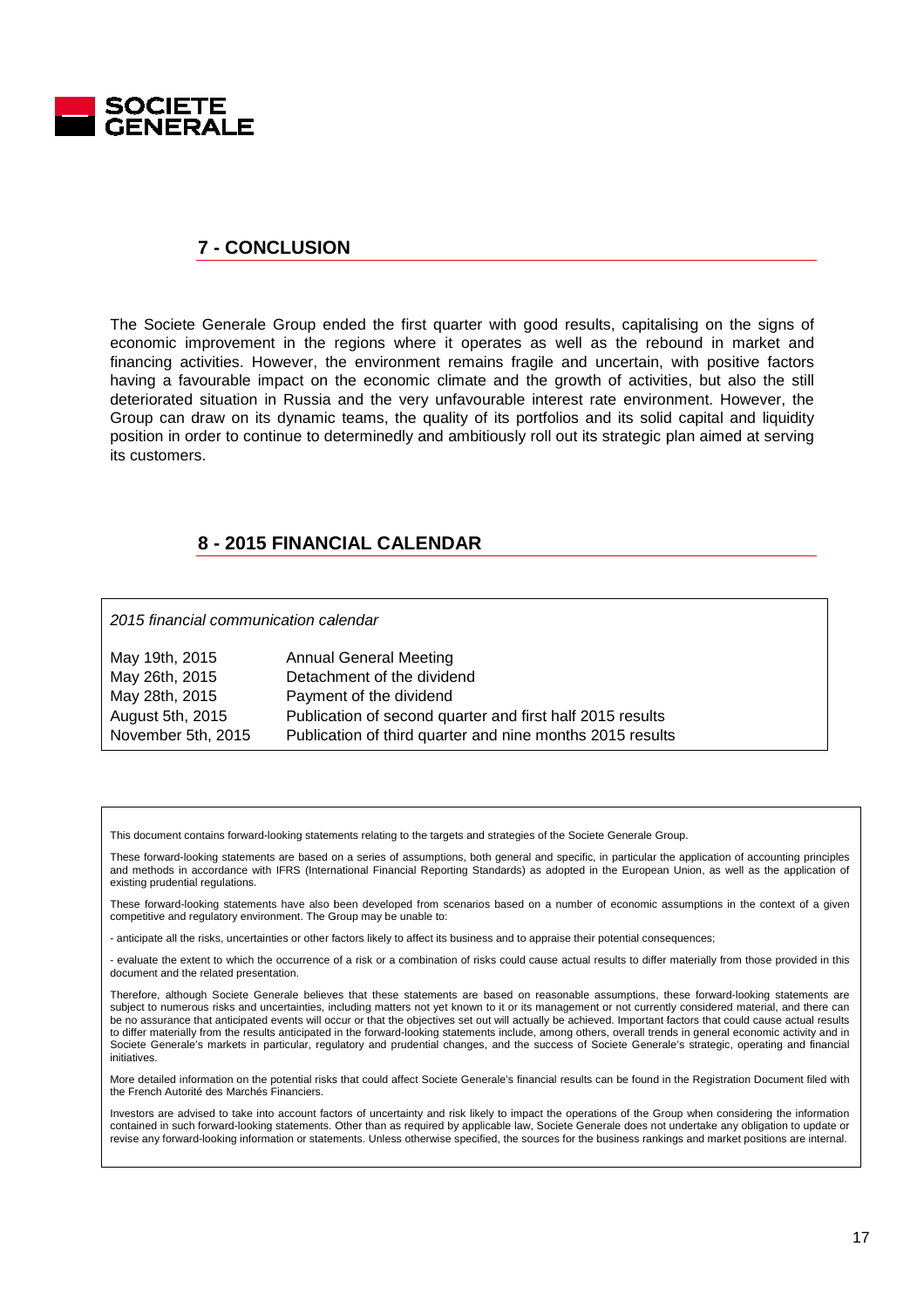

#### **9 - APPENDIX 1: FINANCIA** retrospective implementation of **FINANCIAL DATA:** 2014 data adjusted following the the IFRIC 21 standard on January 1st, 2015

#### **CONSOLIDATED INCOME STATEMENT (in EUR millions)**

|                                                                 | Q1 14   | Q1 15       | Change<br>Q1 vs. Q1 |
|-----------------------------------------------------------------|---------|-------------|---------------------|
| Net banking income                                              | 5,656   | 6,353       | $+12.3%$            |
| Operating expenses                                              | (4,073) | (4, 442)    | $+9.1%$             |
| Gross operating income                                          | 1,583   | 1,911       | $+20.7%$            |
| Net cost of risk                                                | (667)   | (613)       | $-8.1%$             |
| <b>Operating income</b>                                         | 916     | 1,298       | $+41.7%$            |
| Net income from companies accounted for by<br>the equity method | 53      | 68          | $+28.3%$            |
| Net profits or losses from other assets                         | (2)     | (34)        | <b>NM</b>           |
| Impairment losses on goodwill                                   | (525)   | $\mathbf 0$ | +100.0%             |
| Income tax                                                      | (203)   | (370)       | $+82.3%$            |
| Net income                                                      | 239     | 962         | x4.0                |
| O.w. non controlling interests                                  | 70      | 94          | $+34.3%$            |
| Group net income                                                | 169     | 868         | x5.1                |
| Tier 1 ratio at end of period                                   |         |             |                     |

**\* When adjusted for changes in Group structure and at constant exchange rates** 

#### **NET INCOME AFTER TAX BY CORE BUSINESS (in EUR millions)**

|                                                                                     | Q1 14        | Q1 15      | Change<br>Q1 vs. Q1  |
|-------------------------------------------------------------------------------------|--------------|------------|----------------------|
| <b>French Retail Banking</b><br><b>International Retail Banking &amp; Financial</b> | 291<br>(343) | 273<br>139 | $-6.2%$<br><b>NM</b> |
| <b>Services</b>                                                                     |              |            |                      |
| <b>Global Banking and Investor Solutions</b>                                        | 430          | 522        | $+21.4%$             |
| <b>CORE BUSINESSES</b>                                                              | 378          | 934        | x2.5                 |
| <b>Corporate Centre</b>                                                             | (209)        | (66)       | $+68.4%$             |
| <b>GROUP</b>                                                                        | 169          | 868        | x5.1                 |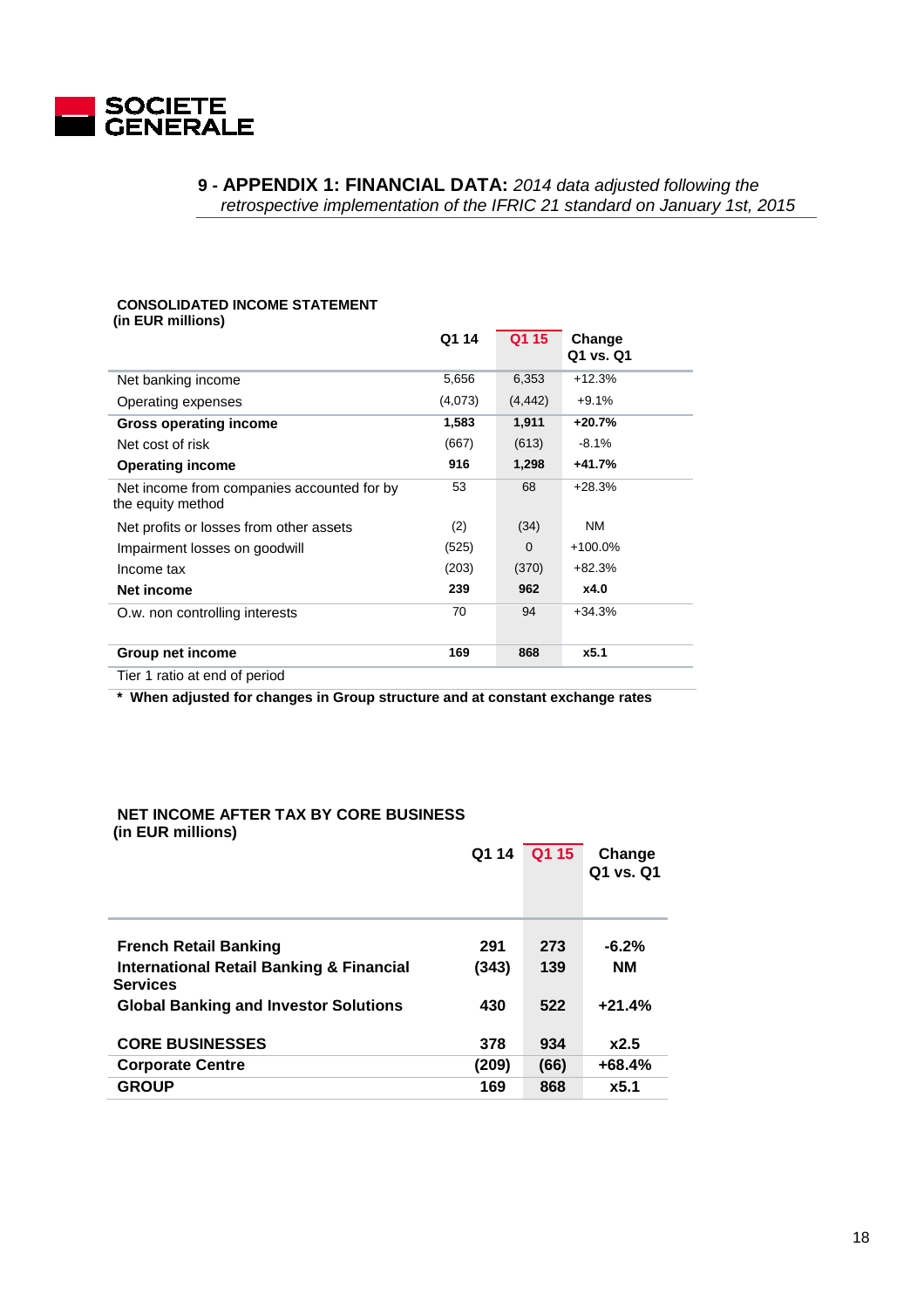

### **CONSOLIDATED BALANCE BALANCE SHEET**

| Assets (in billions of euros)                                                | 31 March 2015 | 31 December<br>2014 |
|------------------------------------------------------------------------------|---------------|---------------------|
| Cash, due from central banks                                                 | 60.5          | 57.1                |
| Financial assets measured at fair value through profit and loss              | 595.9         | 530.5               |
| Hedging derivatives                                                          | 27.6          | 19.4                |
| Available-for-sale financial assets                                          | 151.6         | 143.7               |
| Due from banks                                                               | 104.0         | 80.7                |
| Customer loans                                                               | 346.9         | 344.4               |
| Lease financing and similar agreements                                       | 26.3          | 26.0                |
| Revaluation differences on portfolios hedged against interest rate<br>risk   | 3.4           | 3.4                 |
| Held-to-maturity financial assets                                            | 4.2           | 4.4                 |
| Tax assets                                                                   | 7.4           | 7.4                 |
| Other assets                                                                 | 74.3          | 65.2                |
| Non-current assets held for sale                                             | 0.8           | 0.9                 |
| Investments in subsidiaries and affiliates accounted for by equity<br>method | 2.9           | 2.8                 |
| Tangible and intangible fixed assets                                         | 18.6          | 17.9                |
| Goodwill                                                                     | 4.4           | 4.3                 |
| <b>Total</b>                                                                 | 1,428.8       | 1,308.2             |

| Liabilities (in billions of euros)                                                                   | 31 March 2015 | 31 December<br>2014 |
|------------------------------------------------------------------------------------------------------|---------------|---------------------|
| Due to central banks                                                                                 | 6.9           | 4.6                 |
| Financial liabilities measured at fair value through profit and loss                                 | 540.2         | 480.3               |
| Hedging derivatives                                                                                  | 14.8          | 10.9                |
| Due to banks                                                                                         | 122.4         | 91.3                |
| Customer deposits                                                                                    | 340.5         | 349.7               |
| Securitised debt payables                                                                            | 111.2         | 108.7               |
| Revaluation differences on portfolios hedged against interest<br>rate risk<br><b>Tax liabilities</b> | 12.0<br>1.5   | 10.2<br>1.4         |
| <b>Other liabilities</b>                                                                             | 93.6          | 75.1                |
| Non-current liabilities held for sale                                                                | 0.5           | 0.5                 |
| Underwriting reserves of insurance companies                                                         | 109.4         | 103.3               |
| Provisions                                                                                           | 4.6           | 4.5                 |
| Subordinated debt                                                                                    | 10.3          | 8.8                 |
| Shareholders' equity                                                                                 | 57.2          | 55.2                |
| Non controlling Interests                                                                            | 3.8           | 3.6                 |
| <b>Total</b>                                                                                         | 1,428.8       | 1,308.2             |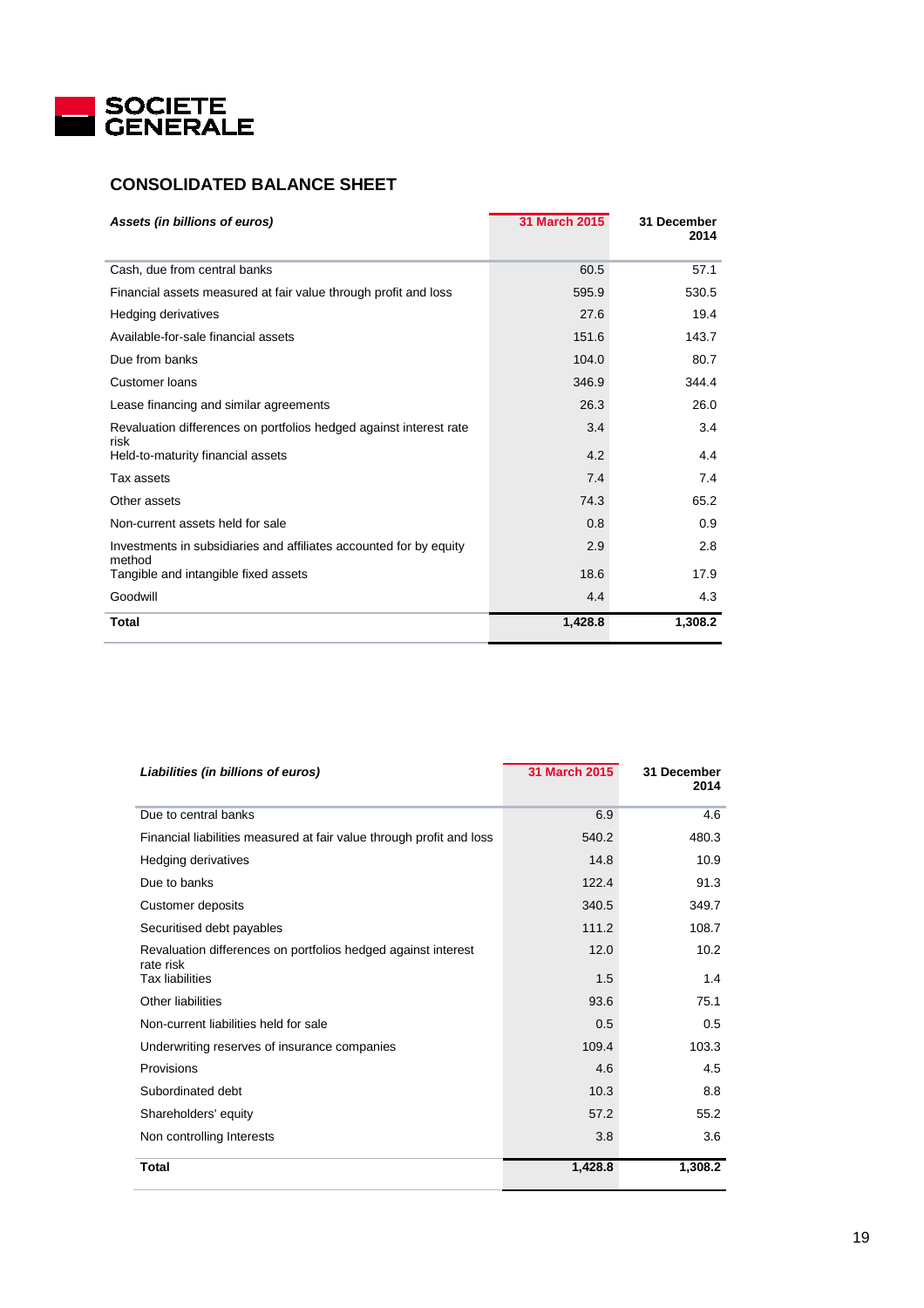

### **10 - APPENDIX 2: METHODOL METHODOLOGY**

#### **1- The Group's consolidated results as at March 31st, 2015 were examined by the Board of Directors on May 5th, 2015.**

The financial information presented in respect of the quarter has been prepared in accordance with IFRS as adopted in the European Union and applicable at that date, and has not been audited. The audit procedures carried out by the Statutory Auditors on the consolidated financial statements are in progress.

Note that the data for the 2014 financial year have been restated due to the retrospective implementation on January 1st, 2015 of the IFRIC 21 standard, resulting in the publication of adjusted data for the previous financial year.

**2-** Group **ROE** is calculated on the basis of average Group shareholders' equity under IFRS excluding (i) unrealised or deferred capital gains or losses booked directly under shareholders' equity excluding conversion reserves, (ii) deeply subordinated notes, (iii) undated subordinated notes recognised as shareholders' equity ("restated"), and deducting (iv) interest payable to holders of deeply subordinated notes and of the restated, undated subordinated notes. The net income used to calculate ROE is based on Group net income excluding interest, net of tax impact, to be paid to holders of deeply subordinated notes for the period and, since 2006, holders of deeply subordinated notes and restated, undated subordinated notes (see below). based on Group net income excluding interest, net of tax impact, to be paid to holders of deeply<br>subordinated notes for the period and, since 2006, holders of deeply subordinated notes and restated<br>undated subordinated not of the IFRIC 21 standard, resulting in the publication of adjusted<br>sisis of average Group shareholders' equity under IFRS excluding<br>s or losses booked directly under shareholders' equity excluding<br>ordinated notes, (iii) un

weighted assets at the beginning of the period.

**3-** For the calculation of **earnings per share** , "Group net income for the period" is corrected (reduced in the case of a profit and increased in the case of a loss) for capital gains/losses recorded on partial buybacks (neutral in 2015) and interest, net of tax impact, to be paid to holders of: ase of a profit and increased in the case of a loss) for capital gains/losses recorded on partial<br>is (neutral in 2015) and interest, net of tax impact, to be paid to holders of:<br>(i) deeply subordinated notes (EUR -115 mill

- (s (neutral in 2015) and interest, net of tax impact, to be paid to holders<br>(i) deeply subordinated notes (EUR -115 million in respect of Q1 15),
- of Q1 15).

Earnings per share is therefore calculated as the ratio of corrected Group net income for the period to the average number of ordinary shares outstanding, excluding own shares and treasury shares but the average number of ordinary shares outstanding, excluding own shares and treasury sh<br>including (a) trading shares held by the Group and (b) shares held under the liquidity contract.

**4- Net assets** are comprised of Group shareholders' equity, excluding (i) deeply subordinated notes (EUR 9.4 billion), undated subordinated notes previously recognised as debt (EUR 0.3 billion) and (ii) interest payable to holders of deeply subordinated notes and undated subordinated notes, but reinstating the book value of trading shares held by the Group and shares held under the liquidity contract. **Tangible net assets** are corrected for net goodwill in the assets and goodwill under the equity method. In order to calculate Net Asset Value Per Share or Tangible Net Asset Value Per Share, the number of shares used to calculate book value per share is the number of shares issued at March 31st, 2015, excluding own shares and treasury shares but including (a) trading shares held by the Group and (b) shares held under the liquidity contract. res of shares used to calculate book value per share is the number of shares issued at<br>, excluding own shares and treasury shares but including (a) trading shares held by<br>shares held under the liquidity contract.<br>ienerale up and shares held under the liquidity<br>
I in the assets and goodwill under the<br>
hare or Tangible Net Asset Value Per<br>
share is the number of shares issued at<br>
but including (a) trading shares held by<br> **apital** is calculate

5- The Societe Generale Group's **Common Equity Tier 1 capital** is calculated in accordance with applicable CRR/CRD4 rules. The fully-loaded **solvency ratios** are presented pro forma for current earnings, net of dividends, for the current financial year, unless specified otherwise. When there is reference to phased-in ratios, these do not include the earnings for the current financial year, unless specified otherwise.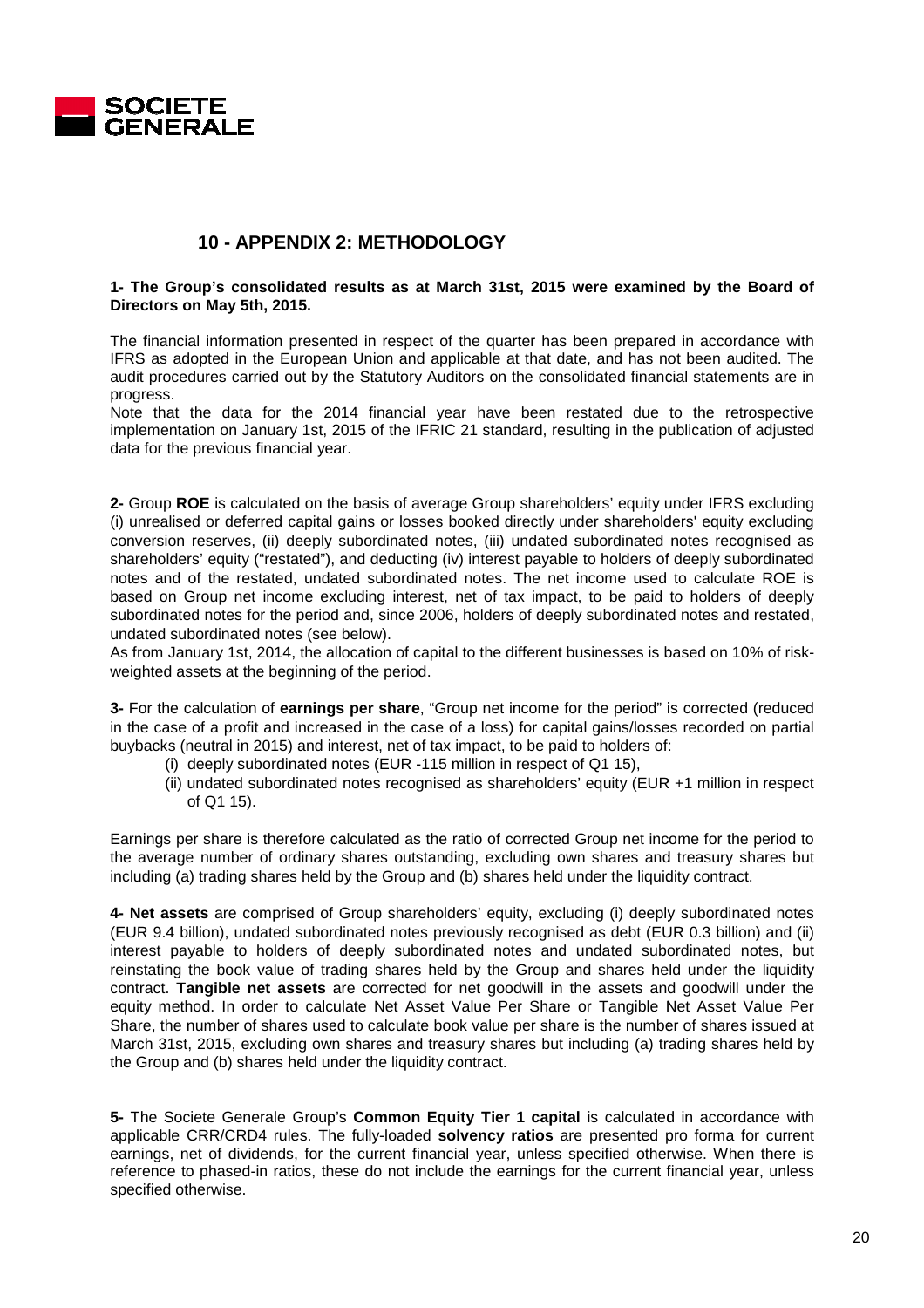

**6-** The Group's **ROTE** is calculated on the basis of tangible capital, i.e. excluding cumulative average book capital (Group share), average net goodwill in the assets and underlying average goodwill relating to shareholdings in companies accounted for by the equity method.

The net income used to calculate ROTE is based on Group net income excluding goodwill write-down, reinstating interest net of tax on deeply subordinated notes for the period (including issuance fees paid, for the period, to external parties and the discount charge related to the issue premium for deeply subordinated notes) and interest net of tax on undated subordinated notes (including issuance fees paid, for the period, to external parties and the discount charge related to the issue premium for undated subordinated notes). harge related to the issue<br>d subordinated notes (inclue<br>charge related to the issue<br>culation of the liquidity buffe<br>a at December 31st, 2014).

#### **7**- **Liquidity reserve**

### The **liquid asset buffer or liquidity reserve** includes

- a) central bank cash and deposits recognised for the calculation of the liquidity buffer for the LCR ratio, i.e. EUR 51.5bn at March 31st, 2015 (EUR 48bn at December 31st, 2014)
- b) liquid assets rapidly tradable in the market (High Quality Liquid Assets or HQLA), unencumbered net of haircuts, as included in the liquidity buffer for the LCR ratio, i.e. EUR 79.1bn at March 31st, 2015 (EUR 75bn at December 3 31st, 2014).
- c) central bank eligible assets, unencumbered net of haircuts, i.e. EUR 15.5bn (EUR 24bn at December 31st, 2014). c) central bank eligible assets, unencumbered net of haircuts, i.e. EUR 15.5bn (EUR 24bn at<br>December 31st, 2014).<br>The total amount of short-term financing requirements is calculated based on the Group's short-term

The total amount of short-term financing requirements is calculated based on the Group's short-term<br>issues, excluding insurance, interbank liabilities, augmented by the proportion of long-term debt with a remaining maturity of less than one year issued on the same scope. At March 31st, it amounted to remaining maturity of less than one year issued on the same scope. At March 31st, it amounted to<br>EUR 59 billion (EUR 58 billion at December 31st, 2014) and the proportion of debt with a remaining maturity of less than one year included in the calculation was EUR 23 billion (EUR 25 billion at December 31st, 2014). an one year included in the calculation was EUR 23 billion (EUR 25 billion at 44).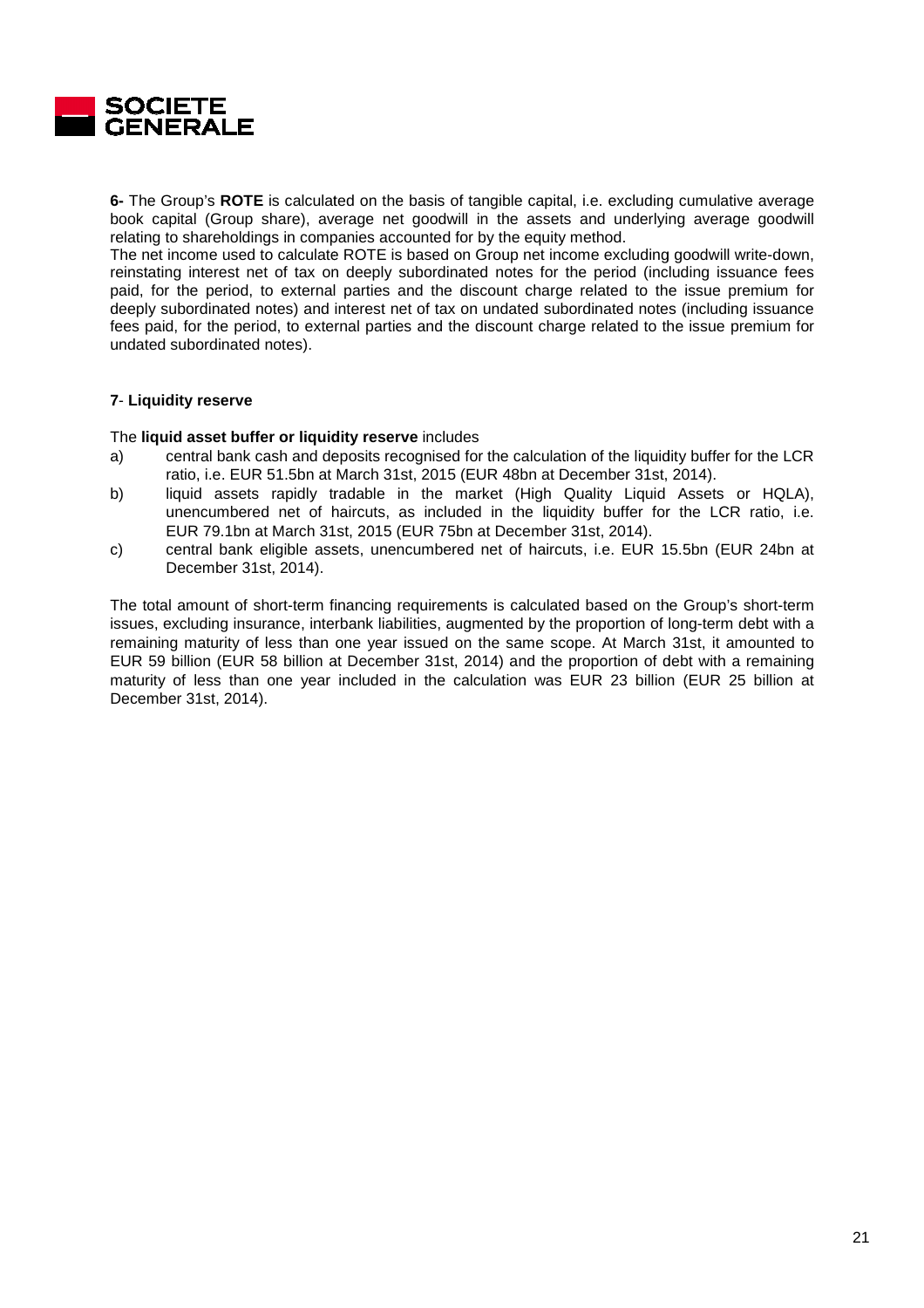

#### **8 – Non-economic items and restatements economic**

Non-economic items correspond to the revaluation of own financial liabilities and DVA. Details of these Non-economic items correspond to the revaluation of own financial liabilities an<br>items, and other items that are restated, are given below for Q1 14 and Q1 15. Note that the data concerning CVA and PEL/CEL provision are communicated for information only; they are not restated at Group level.

| Q1 14                                               | <b>Net</b><br>banking<br>income | Operating<br>expenses | <b>Others</b> | Cost of<br>risk |                        | Group net income                                                               |
|-----------------------------------------------------|---------------------------------|-----------------------|---------------|-----------------|------------------------|--------------------------------------------------------------------------------|
| <b>Revaluation of own</b><br>financial liabilities* | (158)                           |                       |               |                 | (104)                  | <b>Corporate Centre</b>                                                        |
| <b>Accounting impact of</b><br>DVA*                 | 5                               |                       |               |                 | 3                      | Group                                                                          |
| <b>Accounting impact of</b><br>CVA**                | 51                              |                       |               |                 | 33                     | Group                                                                          |
| Impairment & capital<br>losses                      |                                 |                       | (525)         |                 | (525)                  | <b>International Retail</b><br><b>Banking and Financial</b><br><b>Services</b> |
| <b>PEL/CEL provision</b>                            | (1)                             |                       |               |                 | (1)                    | <b>French Retail Banking</b>                                                   |
| <b>IFRIC 21</b>                                     | (19)                            | (198)                 |               |                 | (146)                  | Group                                                                          |
| <b>TOTAL</b>                                        | (122)                           |                       |               |                 | (739)                  | Group                                                                          |
| Q1 15                                               | <b>Net</b><br>banking<br>income | Operating<br>expenses | <b>Others</b> | Cost of<br>risk | Group<br>net<br>income |                                                                                |
| <b>Revaluation of own</b><br>financial liabilities* | 62                              |                       |               |                 | 41                     | <b>Corporate Centre</b>                                                        |
| <b>Accounting impact of</b><br>DVA*                 | (9)                             |                       |               |                 | (6)                    | Group                                                                          |
| <b>Accounting impact of</b><br>CVA**                | $\bf{0}$                        |                       |               |                 | $\bf{0}$               | Group                                                                          |
| <b>PEL/CEL provision</b>                            | (109)                           |                       |               |                 | (68)                   | <b>French Retail Banking</b>                                                   |
| <b>IFRIC 21</b>                                     |                                 | (289)                 |               |                 | (245)                  | <b>Corporate Centre</b>                                                        |
| <b>TOTAL</b>                                        | (56)                            |                       |               |                 | (278)                  | Group                                                                          |

\* Non-economic items

\*\*For information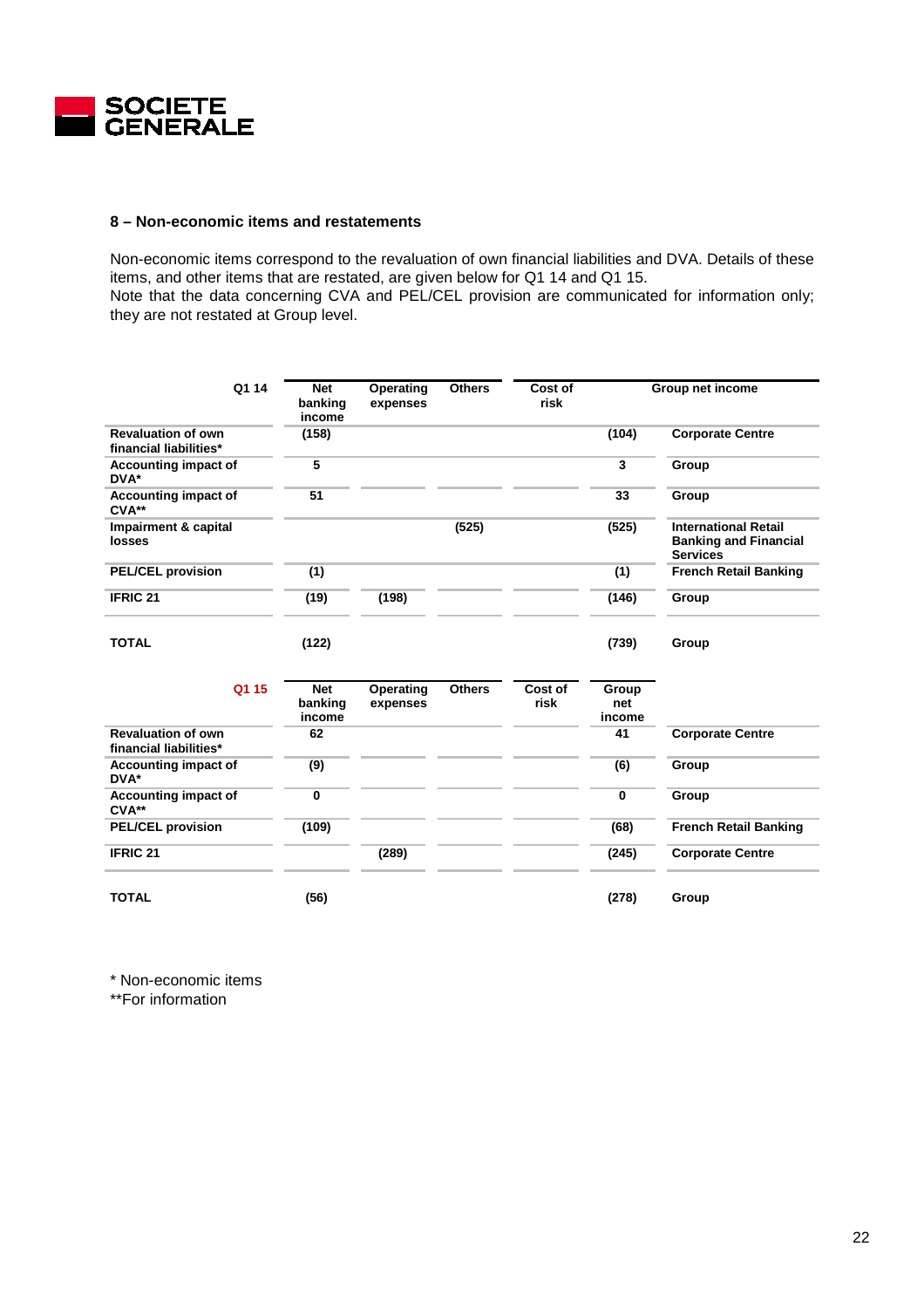

For the calculation of variations when adjusted for changes in Group structure and at constant For the calculation of variations when adjusted for changes in Group structure and at constant<br>exchange rates, the items compared have been adjusted for three-quarters of the effect of the implementation of this new accounting standard – the principal items for the adjustment of net banking income and operating expenses are detailed below.

|                                      | <b>French Retail</b>     | <b>Banking</b> | International<br><b>Retail Banking</b><br>and Financial<br><b>Services</b> |        |        |        | <b>Global Banking</b><br>and Investor<br><b>Solutions</b> |       |        | Corporate<br>Centre |  | Group |  |
|--------------------------------------|--------------------------|----------------|----------------------------------------------------------------------------|--------|--------|--------|-----------------------------------------------------------|-------|--------|---------------------|--|-------|--|
|                                      | Q1 14                    | Q1 15          | Q1 14                                                                      | Q1 15  | Q1 14  | Q1 15  | Q114                                                      | Q1 15 | Q1 14  | Q115                |  |       |  |
| <b>Total IFRIC 21 impact - NBI</b>   | $\blacksquare$           |                | $-26$                                                                      |        |        |        |                                                           |       | $-26$  |                     |  |       |  |
| <b>Total IFRIC 21 impact - costs</b> | -69                      | -62            | -83                                                                        | $-101$ | $-103$ | $-188$ | $-16$                                                     | $-35$ | $-272$ | $-386$              |  |       |  |
| o/w SRF                              | $\overline{\phantom{a}}$ | $-20$          |                                                                            | -8     |        | $-100$ |                                                           |       |        | $-128$              |  |       |  |

|                                      | International<br>retail Banking |                          | <b>Financial</b><br>Services to<br>corporates |       | <b>Insurance</b> |                | Other |       | Total |             |
|--------------------------------------|---------------------------------|--------------------------|-----------------------------------------------|-------|------------------|----------------|-------|-------|-------|-------------|
|                                      | Q1 14                           | Q1 15                    | Q1 14                                         | Q1 15 | Q1 14            | Q1 15          | Q1 14 | Q1 15 |       | Q1 14 Q1 15 |
| Total IFRIC 21 impact - NBI          | $-26$                           | $\overline{\phantom{0}}$ | -                                             |       | -                | $\blacksquare$ |       | -     | $-26$ |             |
| <b>Total IFRIC 21 impact - costs</b> | -39                             | -60                      | -14                                           | -7    | -25              | $-25$          | -5    | -8    | -83   | $-101$      |
| o/w SRF                              |                                 |                          |                                               |       |                  |                |       | -8    |       | -8          |

**NB (1)** The sum of values contained in the tables and analyses may differ slightly from the total reported due to rounding rules.

**(2)** All the information on the results for the period (notably: press release, downloadable data, presentation slides and supplement) is available on Societe Generale's Generale's website www.societegenerale.com in the "Investor" section.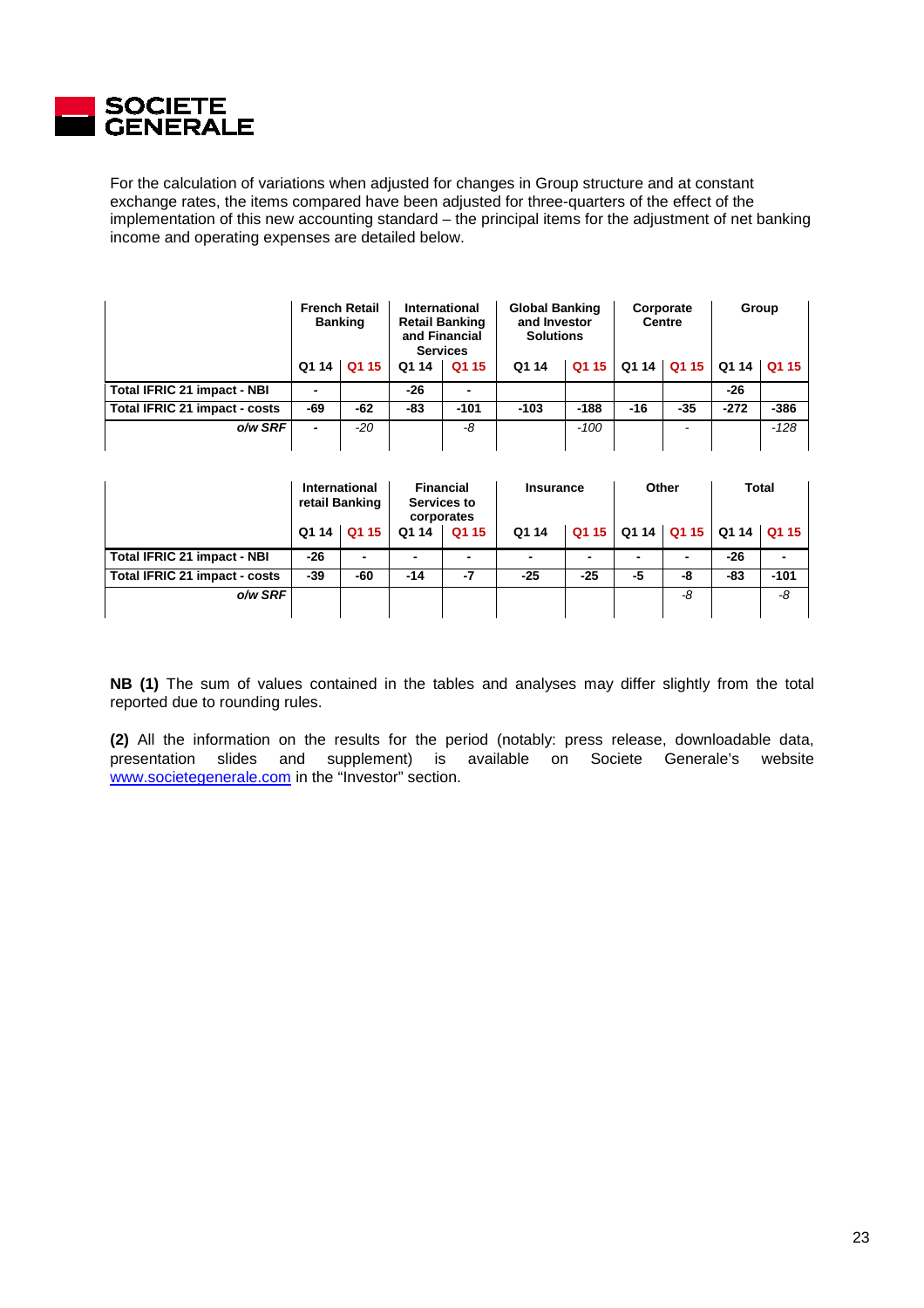

## **11 - QUARTERLY SERIES**

| (in millions of euros)                                       | Q1 14    | Q <sub>2</sub> 14 | Q3 14       | Q4 14       | 2014     | Q1 15    |
|--------------------------------------------------------------|----------|-------------------|-------------|-------------|----------|----------|
| <b>French Retail Banking</b>                                 |          |                   |             |             |          |          |
| Net banking income                                           | 2,073    | 2,066             | 2,019       | 2,117       | 8,275    | 2,055    |
| Operating expenses                                           | $-1,380$ | $-1,269$          | $-1,285$    | $-1,423$    | $-5,357$ | $-1,391$ |
| Gross operating income                                       | 693      | 797               | 734         | 694         | 2,918    | 664      |
| Net cost of risk                                             | $-232$   | $-269$            | $-237$      | $-303$      | $-1,041$ | $-230$   |
| Operating income                                             | 461      | 528               | 497         | 391         | 1,877    | 434      |
| Net income from companies accounted for by the equity method | 10       | 12                | 13          | 10          | 45       | 15       |
| Net income from other assets                                 | $-5$     | 1                 | -6          | $-11$       | $-21$    | $-17$    |
| Income tax                                                   | $-174$   | $-201$            | $-186$      | $-143$      | $-704$   | $-159$   |
| Net income                                                   | 292      | 340               | 318         | 247         | 1,197    | 273      |
| O.w. non controlling interests                               | 1        | -8                | -1          | $-1$        | $-7$     | $\Omega$ |
| Group net income                                             | 291      | 348               | 317         | 248         | 1,204    | 273      |
| Average allocated capital                                    | 10,166   | 10,101            | 9,892       | 9,601       | 9,940    | 9,743    |
| (in millions of euros)                                       | Q1 14    | Q <sub>2</sub> 14 | Q3 14       | Q4 14       | 2014     | Q1 15    |
| <b>International Retail Banking &amp; Financial Services</b> |          |                   |             |             |          |          |
| Net banking income                                           | 1.790    | 1,887             | 1,899       | 1,848       | 7,424    | 1,782    |
| Operating expenses                                           | $-1,119$ | $-1,041$          | $-1,048$    | $-1,071$    | $-4,279$ | $-1,157$ |
| Gross operating income                                       | 671      | 846               | 851         | 777         | 3,145    | 625      |
| Net cost of risk                                             | $-378$   | $-312$            | $-378$      | $-374$      | $-1,442$ | $-333$   |
| Operating income                                             | 293      | 534               | 473         | 403         | 1,703    | 292      |
| Net income from companies accounted for by the equity method | 7        | 11                | 13          | 19          | 50       | 14       |
| Net income from other assets                                 | 3        | $\Omega$          | $-1$        | $-200$      | $-198$   | $-25$    |
| Impairment losses on goodwill                                | $-525$   | 0                 | $\mathbf 0$ | $\mathbf 0$ | $-525$   | $\Omega$ |
| Income tax                                                   | $-82$    | $-144$            | $-128$      | $-105$      | $-459$   | $-81$    |
| Net income                                                   | $-304$   | 401               | 357         | 117         | 571      | 200      |
| O.w. non controlling interests                               | 39       | 67                | 46          | 49          | 201      | 61       |
| Group net income                                             | $-343$   | 334               | 311         | 68          | 370      | 139      |
| Average allocated capital                                    | 9,564    | 9,335             | 9,676       | 9,727       | 9,576    | 9,513    |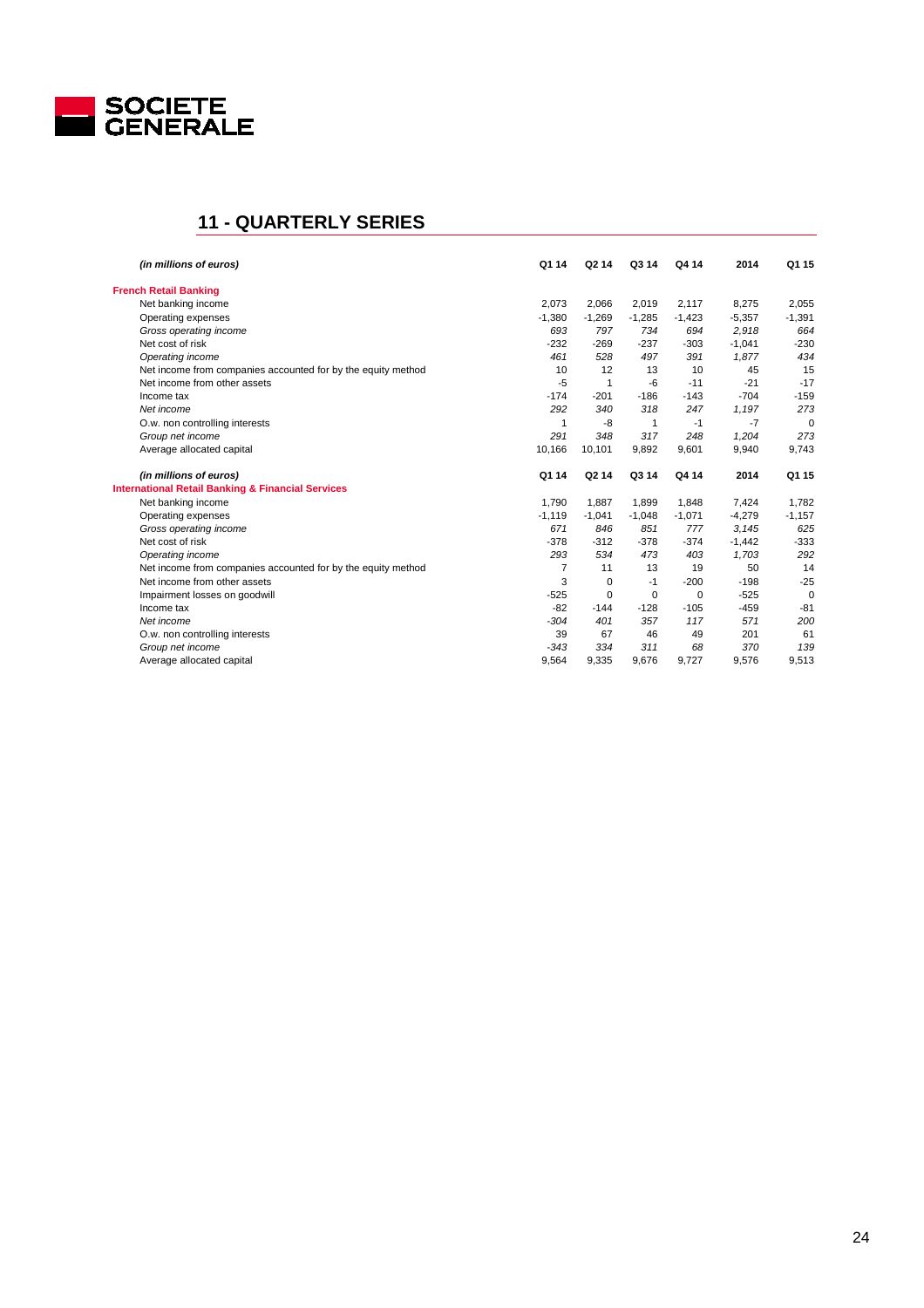

| (in millions of euros)                                       | Q1 14        | Q2 14          | Q3 14          | Q4 14          | 2014         | Q1 15       |
|--------------------------------------------------------------|--------------|----------------|----------------|----------------|--------------|-------------|
| o.w. International Retail Banking                            |              |                |                |                |              |             |
| Net banking income                                           | 1,288        | 1,358          | 1,374          | 1,330          | 5,350        | 1,210       |
| Operating expenses                                           | -833         | $-802$         | -797           | -812           | $-3,244$     | $-838$      |
| Gross operating income                                       | 455          | 556            | 577            | 518            | 2,106        | 372         |
| Net cost of risk                                             | -367         | $-291$         | $-355$         | -342           | $-1,355$     | -277        |
| Operating income                                             | 88           | 265            | 222            | 176            | 751          | 95          |
| Net income from companies accounted for by the equity method | 4            | 3              | 4              | 3              | 14           | 4           |
| Net income from other assets                                 | 3            | 0              | $-1$           | -200           | $-198$       | $\mathbf 0$ |
| Impairment losses on goodwill                                | -525         | 0              | 0              | 0              | $-525$       | $\mathbf 0$ |
| Income tax                                                   | $-22$        | -60            | -53            | $-38$          | $-173$       | $-22$       |
| Net income                                                   | -452         | 208            | 172            | -59            | $-131$       | 77          |
| O.w. non controlling interests                               | 35           | 64             | 42             | 45             | 186          | 57          |
| Group net income                                             | -487         | 144            | 130            |                | $-317$       | 20          |
|                                                              |              |                |                | $-104$         |              | 5,758       |
| Average allocated capital                                    | 5,984        | 5,845          | 6,058          | 5,991          | 5,969        |             |
| o.w. Financial Services to Corporates and Insurance          |              |                |                |                |              |             |
| Net banking income                                           | 504          | 529            | 529            | 523            | 2.085        | 569         |
| Operating expenses                                           | -275         | $-241$         | $-247$         | $-253$         | $-1,016$     | $-294$      |
| Gross operating income                                       | 229          | 288            | 282            | 270            | 1,069        | 275         |
| Net cost of risk                                             | $-21$        | $-20$          | $-23$          | $-24$          | $-88$        | $-25$       |
| Operating income                                             | 208          | 268            | 259            | 246            | 981          | 250         |
| Net income from companies accounted for by the equity method | 5            | 6              | 10             | 16             | 37           | 10          |
|                                                              | $\mathbf 0$  | 0              | 0              | 0              | 0            | 0           |
| Net income from other assets                                 | $\mathbf 0$  |                |                |                |              |             |
| Impairment losses on goodwill                                |              | 0              | 0              | $\mathbf 0$    | 0            | 0           |
| Income tax                                                   | -66          | $-86$          | $-81$          | $-78$          | $-311$       | $-80$       |
| Net income                                                   | 147          | 188            | 188            | 184            | 707          | 180         |
| O.w. non controlling interests                               | 1            | 1              | 2              | 2              | 6            | -1          |
| Group net income                                             | 146          | 187            | 186            | 182            | 701          | 179         |
| Average allocated capital                                    | 3,434        | 3,373          | 3,508          | 3,632          | 3,487        | 3,636       |
|                                                              |              |                |                |                |              |             |
| o.w. Insurance                                               |              | 191            |                |                | 757          |             |
| Net banking income                                           | 182          |                | 193            | 191            |              | 205         |
| Operating expenses                                           | -92          | $-66$          | $-71$          | $-71$          | $-300$       | $-102$      |
| Gross operating income                                       | 90           | 125            | 122            | 120            | 457          | 103         |
| Net cost of risk                                             | $\mathbf 0$  | 0              | 0              | 0              | 0            | 0           |
| Operating income                                             | 90           | 125            | 122            | 120            | 457          | 103         |
| Net income from companies accounted for by the equity method | $\mathbf 0$  | 0              | 0              | 0              | 0            | 0           |
| Net income from other assets                                 | 0            | 0              | 0              | 0              | 0            | 0           |
| Impairment losses on goodwill                                | $\mathbf 0$  | 0              | 0              | 0              | 0            | 0           |
| Income tax                                                   | $-29$        | -40            | -39            | $-37$          | $-145$       | $-33$       |
| Net income                                                   | 61           | 85             | 83             | 83             | 312          | 70          |
| O.w. non controlling interests                               | 0            | 0              | $\mathbf{1}$   | 2              | 3            | 0           |
| Group net income                                             | 61           | 85             | 82             | 81             | 309          | 70          |
| Average allocated capital                                    | 1,526        | 1,528          | 1,582          | 1,609          | 1,561        | 1,639       |
|                                                              |              |                |                |                |              |             |
| o.w. Financial Services to Corporates                        |              |                |                |                |              |             |
| Net banking income                                           | 322          | 338            | 336            | 332            | 1,328        | 364         |
| Operating expenses                                           | -183         | $-175$         | $-176$         | $-182$         | $-716$       | $-192$      |
| Gross operating income                                       | 139          | 163            | 160            | 150            | 612          | 172         |
| Net cost of risk                                             | $-21$        | $-20$          | $-23$          | $-24$          | $-88$        | $-25$       |
| Operating income                                             | 118          | 143            | 137            | 126            | 524          | 147         |
| Net income from companies accounted for by the equity method | 5            | 6              | 10             | 16             | 37           | 10          |
| Net income from other assets                                 | $\mathbf 0$  | 0              | $\mathbf 0$    | 0              | 0            | 0           |
| Impairment losses on goodwill                                | 0            | 0              | 0              | 0              | 0            | 0           |
| Income tax                                                   | $-37$        | $-46$          | -42            | $-41$          | $-166$       | $-47$       |
| Net income                                                   | 86           | 103            | 105            | 101            | 395          | 110         |
| O.w. non controlling interests                               | 1            | 1              | 1              | 0              | 3            | 1           |
| Group net income                                             | 85           | 102            | 104            | 101            | 392          | 109         |
| Average allocated capital                                    | 1,909        | 1,845          | 1,925          | 2,023          | 1,926        | 1,997       |
|                                                              |              |                |                |                |              |             |
| o.w. other                                                   |              |                |                |                |              |             |
| Net banking income                                           | $-2$         | 0              | $-4$           | -5             | $-11$        | 3           |
| Operating expenses                                           | $-11$        | 2              | $-4$           | -6             | $-19$        | $-25$       |
| Gross operating income                                       | -13          | $\overline{2}$ | -8             | $-11$          | $-30$        | $-22$       |
| Net cost of risk                                             | 10           | $-1$           | 0              | -8             | $\mathbf{1}$ | $-31$       |
| Operating income                                             | -3           | 1              | -8             | -19            | -29          | -53         |
| Net income from companies accounted for by the equity method | $-2$         | 2              | $-1$           | 0              | $-1$         | 0           |
| Net income from other assets                                 | $\mathbf 0$  | 0              | 0              | 0              | $\mathbf 0$  | $-25$       |
| Impairment losses on goodwill                                | $\mathbf 0$  | 0              | 0              | 0              | 0            | 0           |
| Income tax                                                   | 6            | $\overline{2}$ | 6              | 11             | 25           | 21          |
| Net income                                                   | $\mathbf{1}$ | 5              | -3             | -8             | -5           | $-57$       |
| O.w. non controlling interests                               | 3            | 2              | $\overline{2}$ | $\overline{2}$ | 9            | 3           |
| Group net income                                             | $-2$         | 3              | -5             | $-10$          | $-14$        | $-60$       |
| Average allocated capital                                    | 146          | 118            | 110            | 105            | 120          | 119         |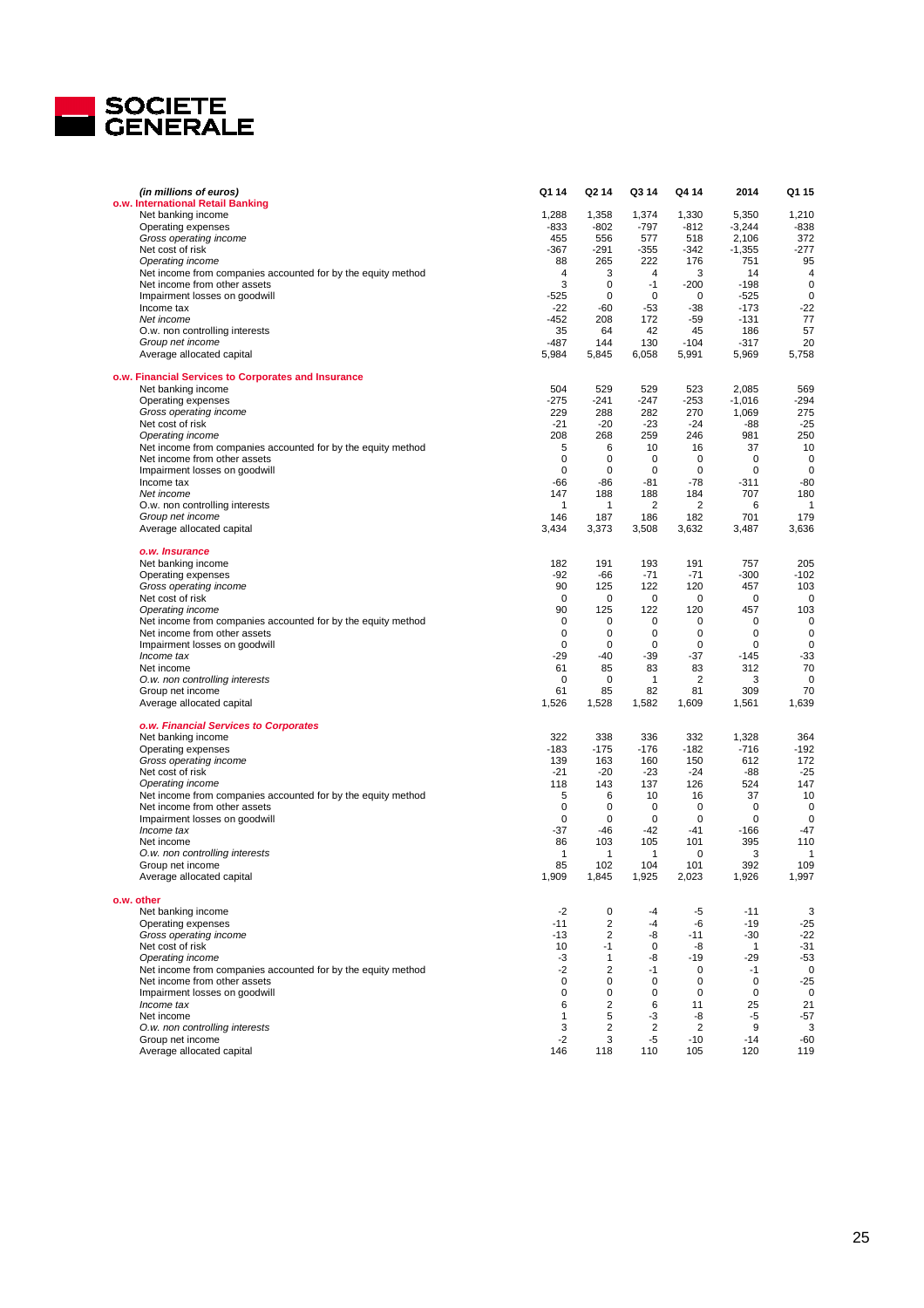

| (in millions of euros)<br><b>Global Banking and Investor Solutions</b> | Q1 14             | Q2 14          | Q3 14        | Q4 14          | 2014           | Q1 15          |
|------------------------------------------------------------------------|-------------------|----------------|--------------|----------------|----------------|----------------|
| Net banking income                                                     | 2,127             | 2,295          | 2,115        | 2,189          | 8,726          | 2,590          |
| Operating expenses                                                     | $-1,538$          | $-1,546$       | $-1,537$     | $-1,677$       | $-6,298$       | $-1,874$       |
| Gross operating income                                                 | 589               | 749            | 578          | 512            | 2,428          | 716            |
| Net cost of risk                                                       | -54               | 28             | $-27$        | $-28$          | -81            | $-50$          |
| Operating income                                                       | 535               | 777            | 551          | 484            | 2,347          | 666            |
| Net income from companies accounted for by the equity method           | 25                | 19             | 28           | 26             | 98             | 37             |
| Net income from other assets                                           | $\mathbf 0$       | -5             | $\mathbf 0$  | 0              | -5             | $-1$           |
| Impairment losses on goodwill                                          | $\Omega$          | $\mathbf 0$    | 0            | 0              | $\Omega$       | $\mathbf 0$    |
| Income tax                                                             | -127              | $-186$         | $-118$       | -84            | $-515$         | $-176$         |
| Net income                                                             | 433               | 605            | 461          | 426            | 1,925          | 526            |
| O.w. non controlling interests                                         | 3                 | $\overline{4}$ | 5            | 4              | 16             | $\overline{4}$ |
| Group net income                                                       | 430               | 601            | 456          | 422            | 1,909          | 522            |
| Average allocated capital                                              | 12,419            | 12,742         | 13,299       | 13,683         | 13,036         | 13,544         |
| o.w. Global Markets & Investor Services from 2014                      |                   |                |              |                |                |                |
| Net banking income                                                     | 1,413             | 1,491          | 1,322        | 1,402          | 5,628          | 1,770          |
| o.w. Equities                                                          | 653               | 496            | 435          | 652            | 2,236          | 853            |
| o.w. FICC                                                              | 556               | 711            | 620          | 463            | 2,350          | 584            |
| o/w Prime Services                                                     | 31                | 101            | 104          | 117            | 353            | 144            |
| o/w Securities Services                                                | 173               | 183            | 163          | 170            | 689            | 188            |
| Operating expenses                                                     | $-1,008$          | $-1,032$       | -992         | $-1,094$       | $-4,126$       | $-1,295$       |
| Gross operating income                                                 | 405               | 459            | 330          | 308            | 1,502          | 475            |
| Net cost of risk                                                       | $-10$             | 2              | -21          | -6             | -35            | -5             |
| Operating income                                                       | 395               | 461            | 309          | 302            | 1,467          | 470            |
| Net income from companies accounted for by the equity method           | $-2$              | $-1$           | 0            | 3              | 0              | $\mathbf{1}$   |
| Net income from other assets                                           | $\mathbf 0$       | $\mathbf 0$    | 0            | $\overline{2}$ | $\overline{2}$ | $-1$           |
| Impairment losses on goodwill                                          | 0                 | 0              | $\mathbf 0$  | 0              | 0              | $\mathbf 0$    |
| Income tax                                                             | $-106$            | $-118$         | $-70$        | -84            | $-378$         | $-133$         |
| Net income                                                             | 287               | 342            | 239          | 223            | 1,091          | 337            |
| O.w. non controlling interests                                         | 2                 | 3              | 5            | 2              | 12             | 3              |
| Group net income                                                       | 285               | 339            | 234          | 221            | 1,079          | 334            |
| Average allocated capital                                              | 7,936             | 7,995          | 8,278        | 8,410          | 8,155          | 7,996          |
| o.w. Financing and Advisory                                            |                   |                |              |                |                |                |
| Net banking income                                                     | 453               | 546            | 520          | 541            | 2,060          | 522            |
| Operating expenses                                                     | -323              | -312           | $-323$       | $-345$         | $-1.303$       | -367           |
| Gross operating income                                                 | 130               | 234            | 197          | 196            | 757            | 155            |
| Net cost of risk                                                       | -43               | 27             | $-4$         | $-20$          | $-40$          | $-30$          |
| Operating income                                                       | 87                | 261            | 193          | 176            | 717            | 125            |
| Net income from companies accounted for by the equity method           | 0                 | 0              | $\mathbf{1}$ | $-1$           | 0              | 9              |
| Net income from other assets                                           | 0                 | -8             | $-1$         | $-1$           | $-10$          | $\mathbf 0$    |
| Impairment losses on goodwill                                          | $\mathbf 0$       | $\mathbf 0$    | $\mathbf 0$  | $\mathbf 0$    | 0              | $\mathbf 0$    |
| Income tax                                                             | -8                | -50            | -34          | $\mathbf{1}$   | $-91$          | $-22$          |
| Net income                                                             | 79<br>$\mathbf 0$ | 203            | 159<br>$-1$  | 175            | 616            | 112            |
| O.w. non controlling interests                                         | 79                | 2<br>201       | 160          | 2<br>173       | 3<br>613       | 0<br>112       |
| Group net income<br>Average allocated capital                          | 3,454             | 3,698          | 4,024        | 4,251          | 3,857          | 4,564          |
| o.w. Securities Services and Brokerage                                 |                   |                |              |                |                |                |
| Net banking income                                                     |                   |                |              |                |                |                |
| Operating expenses                                                     |                   |                |              |                |                |                |
| Gross operating income                                                 |                   |                |              |                |                |                |
| Net cost of risk                                                       |                   |                |              |                |                |                |
| Operating income                                                       |                   |                |              |                |                |                |
| Net income from companies accounted for by the equity method           |                   |                |              |                |                |                |
| Net income from other assets                                           |                   |                |              |                |                |                |
| Impairment losses on goodwill                                          |                   |                |              |                |                |                |
| Income tax                                                             |                   |                |              |                |                |                |
| Net income                                                             |                   |                |              |                |                |                |
| O.w. non controlling interests                                         |                   |                |              |                |                |                |
| Group net income                                                       |                   |                |              |                |                |                |
| Average allocated capital                                              |                   |                |              |                |                |                |
| o.w. Asset & Wealth Management                                         |                   |                |              |                |                |                |
| Net banking income                                                     | 261               | 258            | 273          | 246            | 1,038          | 298            |
| o.w. Lyxor                                                             | 48                | 50             | 49           | 55             | 202            | 52             |
| o.w. Private banking                                                   | 207               | 201            | 219          | 188            | 815            | 240            |
| o.w. other                                                             | 6                 | 7              | 5            | 3              | 21             | 6              |
| Operating expenses                                                     | -207              | $-202$         | -222         | $-238$         | $-869$         | -212           |
| Gross operating income                                                 | 54                | 56             | 51           | 8              | 169            | 86             |
| Net cost of risk                                                       | $-1$              | $-1$           | -2           | -2             | -6             | -15            |
| Operating income                                                       | 53                | 55             | 49           | 6              | 163            | 71             |
| Net income from companies accounted for by the equity method           | 27                | 20             | 27           | 24             | 98             | 27             |
| Net income from other assets                                           | 0                 | 3              | 1            | $-1$           | 3              | 0              |
| Impairment losses on goodwill                                          | $\mathbf 0$       | $\mathbf 0$    | $\Omega$     | $\mathbf 0$    | 0              | 0              |
| Income tax                                                             | $-13$             | $-18$          | $-14$        | $-1$           | $-46$          | -21            |
| Net income                                                             | 67                | 60             | 63           | 28             | 218            | 77             |
| O.w. non controlling interests                                         | $\mathbf{1}$      | $-1$           | $\mathbf{1}$ | 0              | 1              | $\overline{1}$ |
| Group net income                                                       | 66                | 61             | 62           | 28             | 217            | 76             |
| Average allocated capital                                              | 1,029             | 1,050          | 997          | 1,023          | 1,025          | 984            |